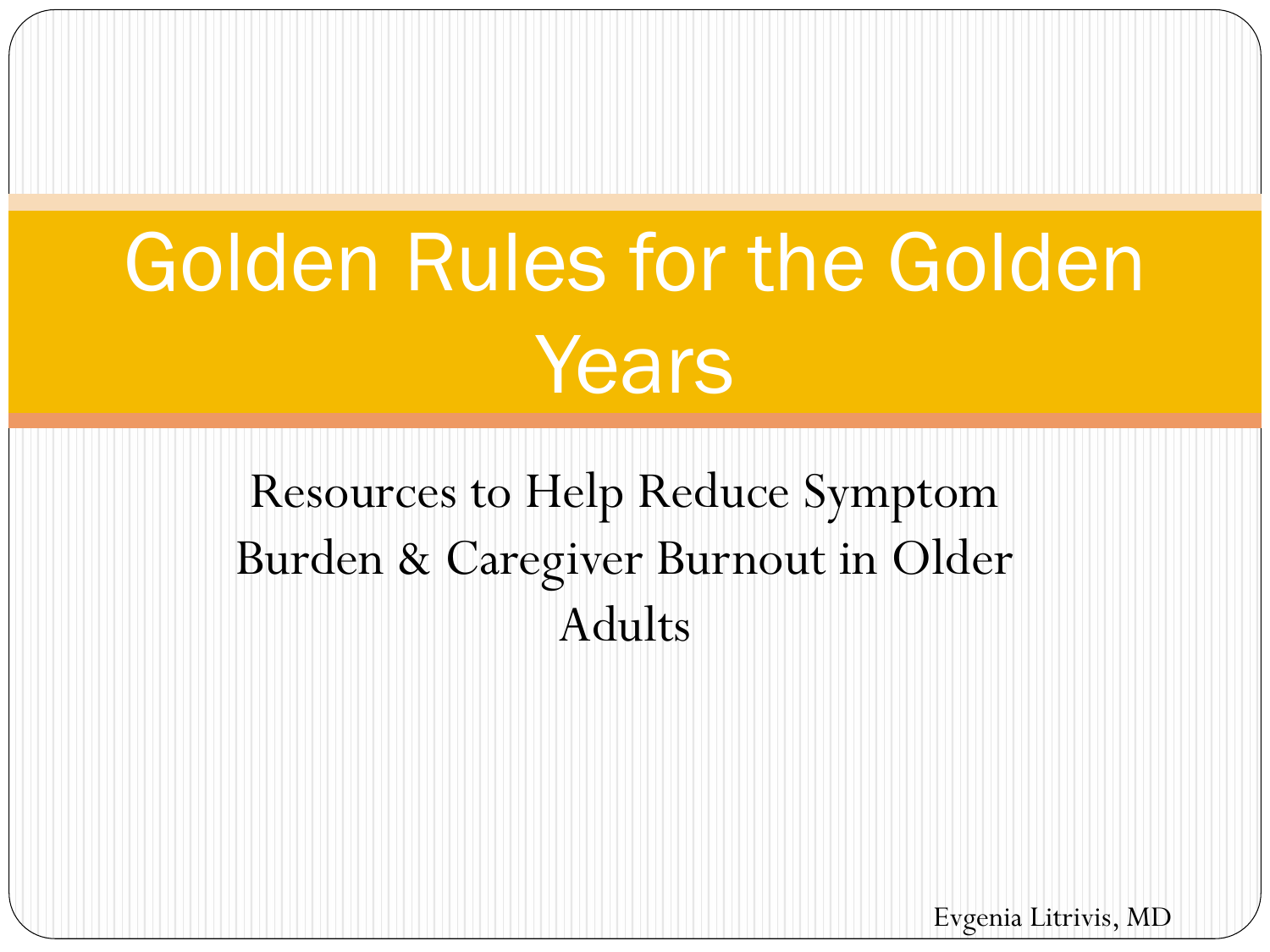## The aging population…

- Average life span is increasing
- Many older adults will develop chronic illnesses that they will live with for years
- These years are often characterized by increasing
	- Physical discomfort and other symptoms
	- Psychological and social stress
	- Eventual need for caregiver support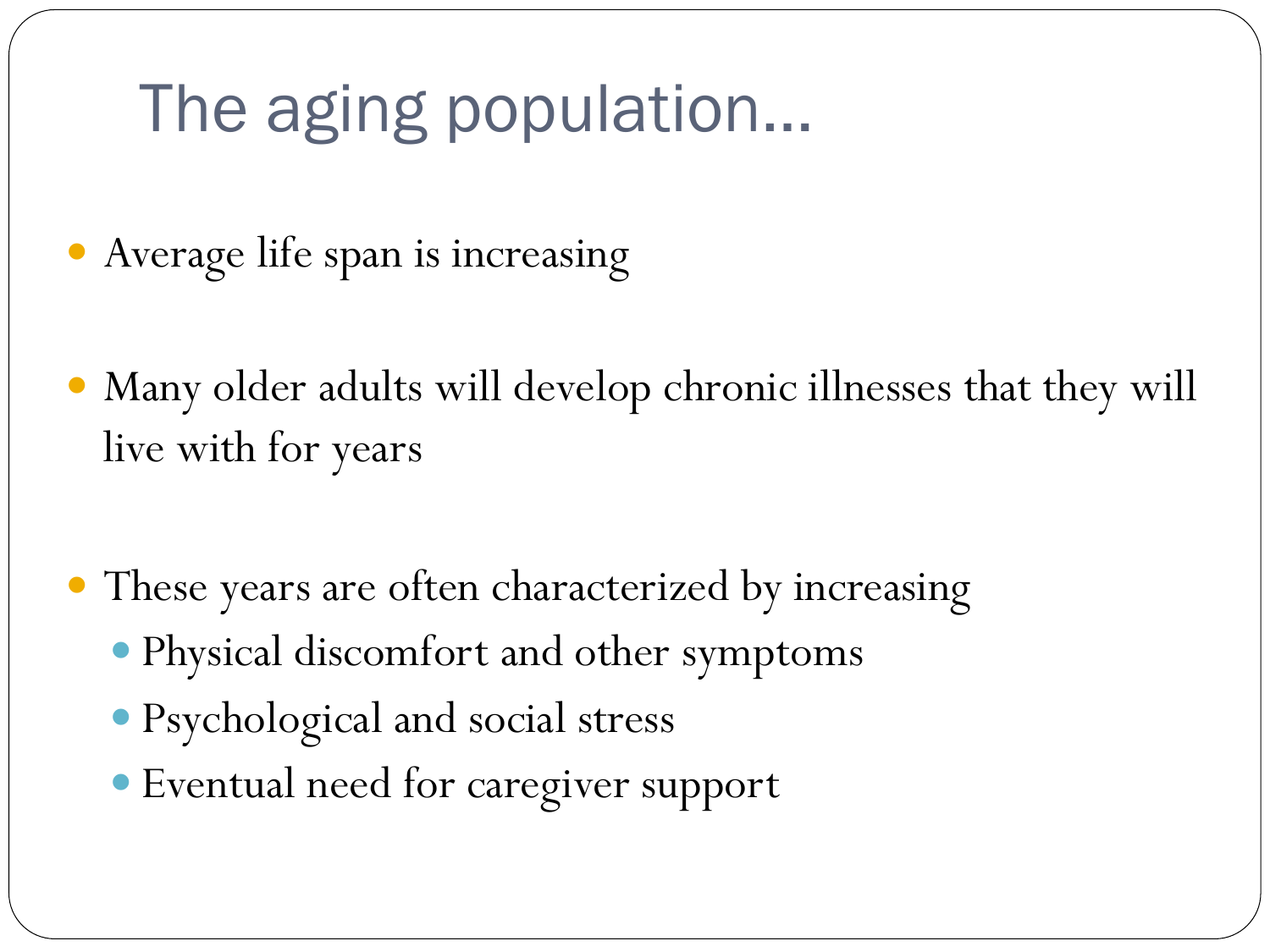## *Given these facts, what resources are available to make these years the true "Golden Years"?*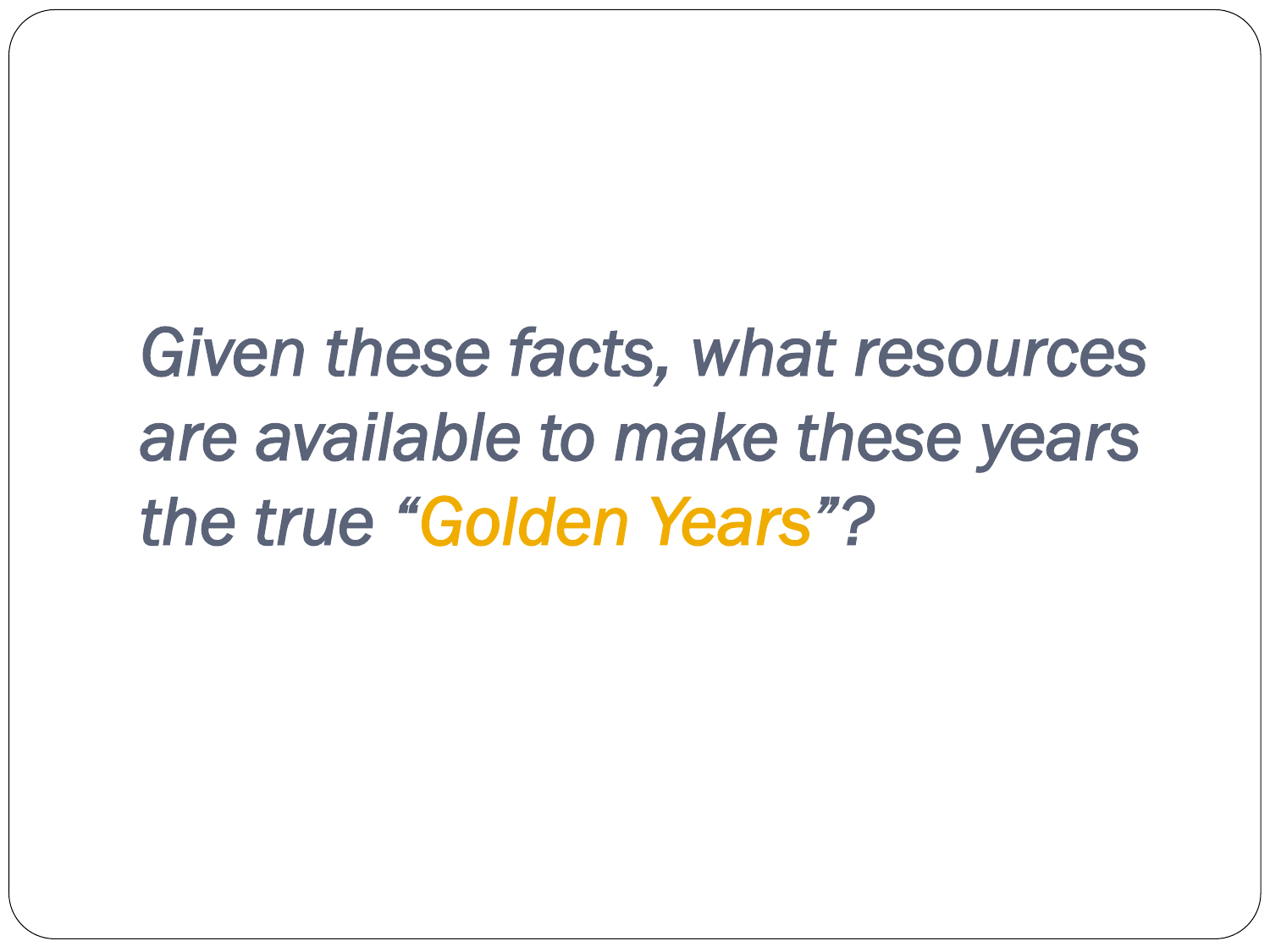## Topics To Be Covered

Palliative Care

Caregiver Burnout

• Advance Directives

#### Dementia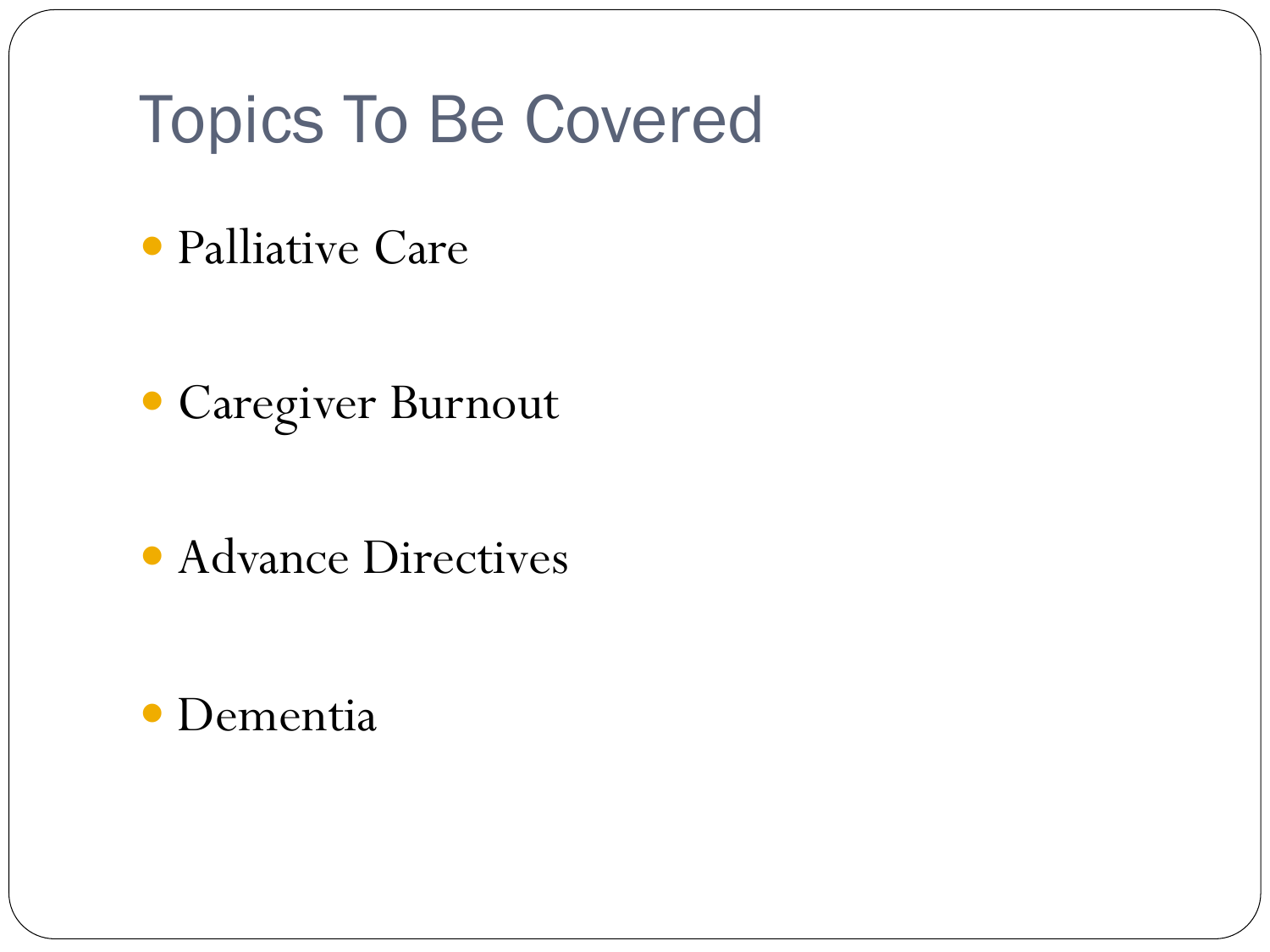### Case

- Mrs. A is an 83year old woman with Alzheimer's dementia whose primary caretaker is her husband. Mrs. A also has high blood pressure and osteoporosis. She has been hospitalized for three days with pneumonia.
- Her hospital course has been complicated by periods of confusion, moaning and agitation. Mrs. A has pulled out her IV three times requiring restraints. She was also found to have a vertebral fracture thought to be caused by coughing related to her pneumonia.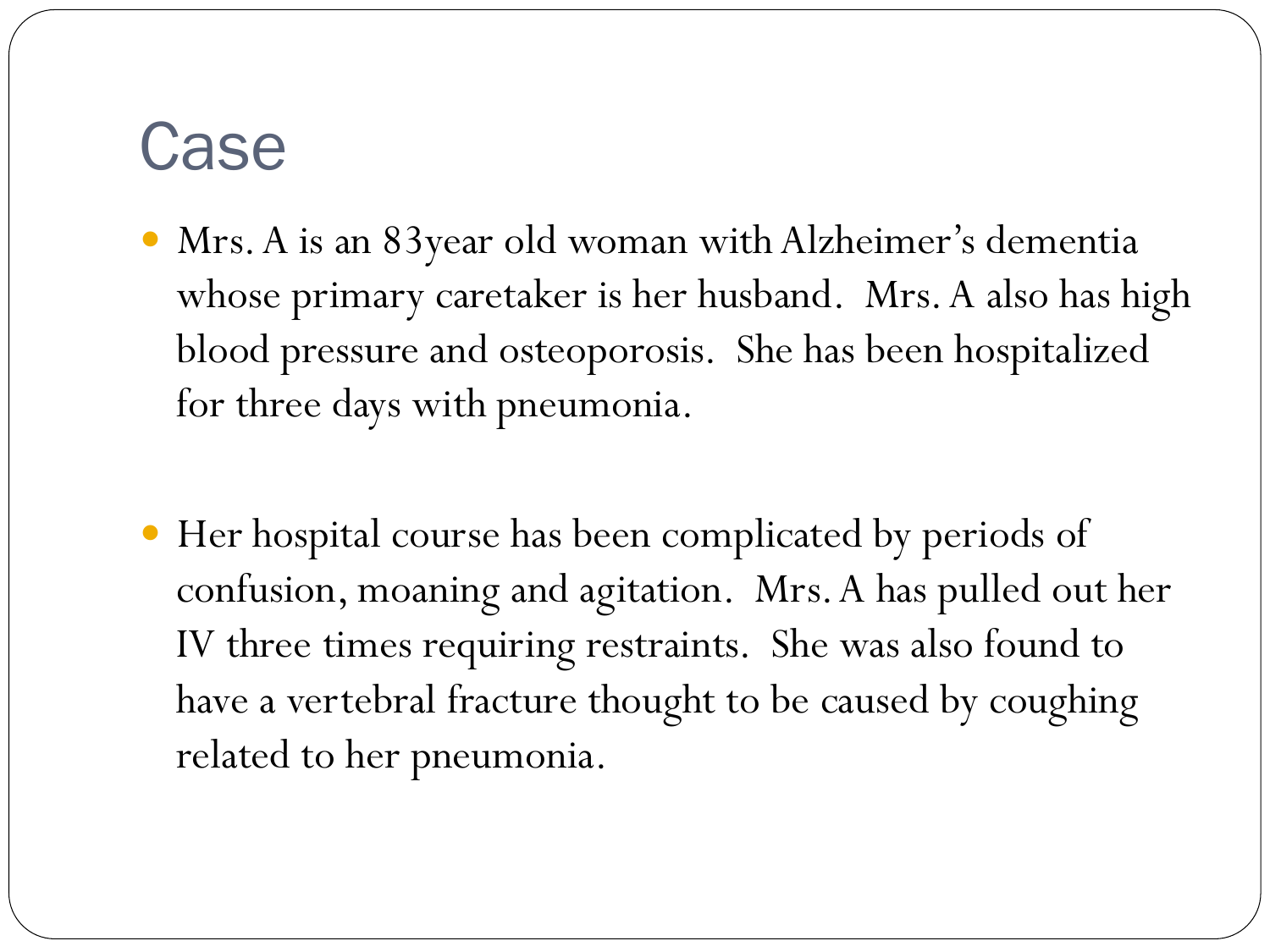#### Palliative Care is…

! A medical specialty that aims <sup>"</sup> to relieve suffering " improve quality of life for patients with serious illness and their families.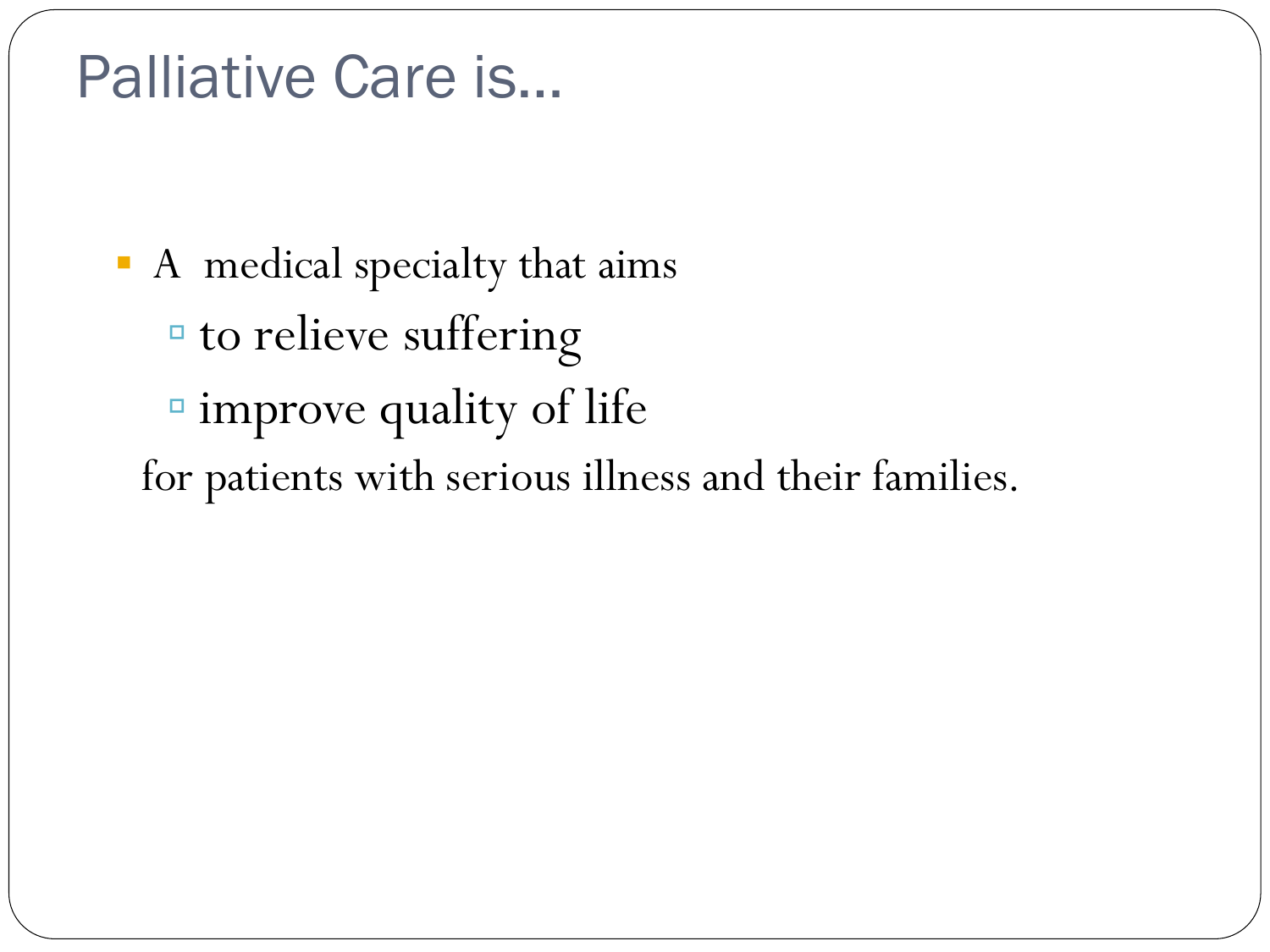## Domains of Palliative Care

- **Symptom management:** pain, shortness of breath, nausea, constipation, fatigue, etc.
- **Communication & goals of care clarification**: facilitate medical decision making and help match medical treatments with patient and family's goals of care
- **Psychosocial, religious, spiritual and practical support** for patients and families
- **Care of the actively dying patient**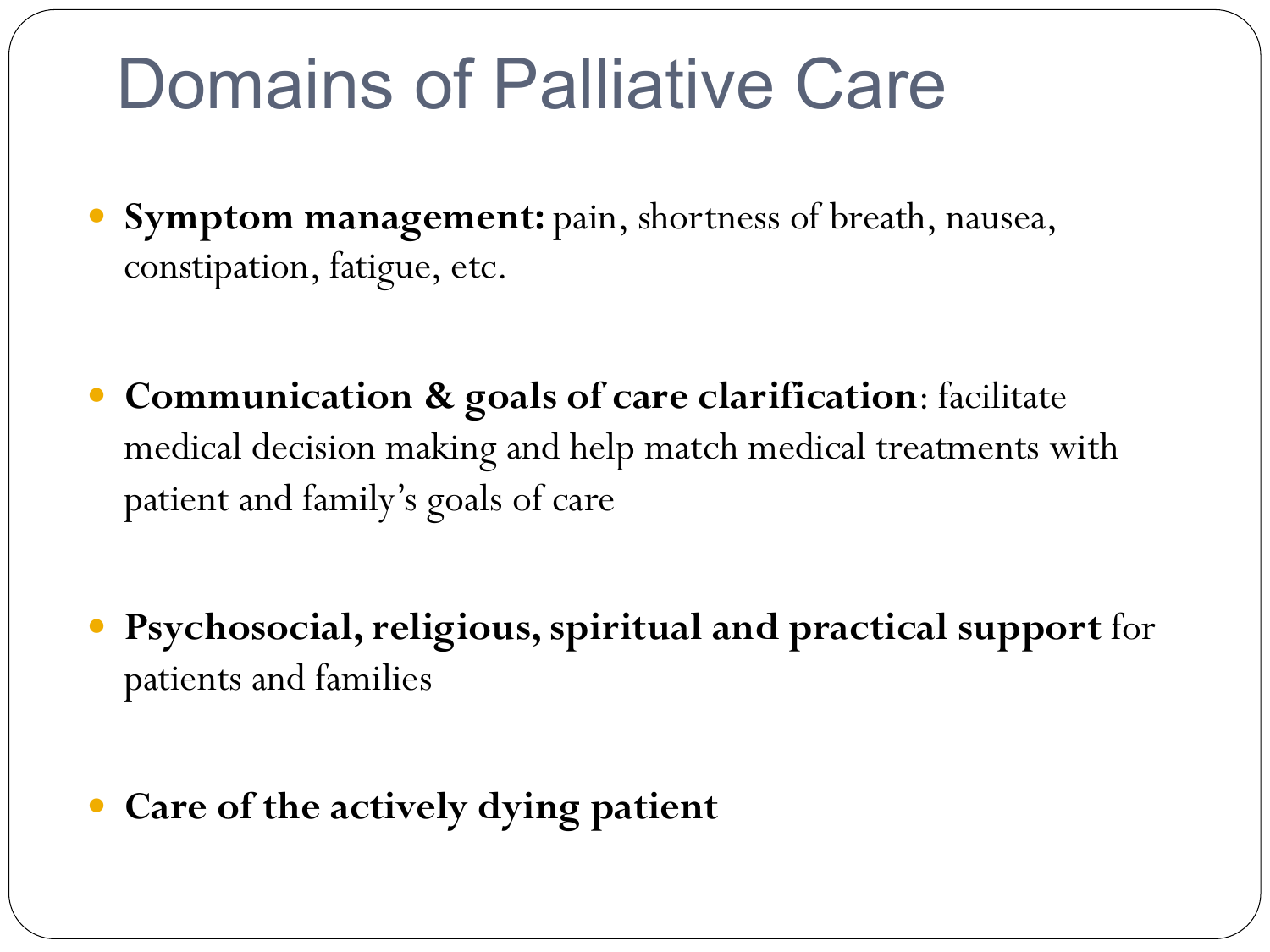#### The palliative care team includes:

**D**Physicians

**ONurses** 

Social Workers

 $\Box$  Spiritual counselors

Massage Therapists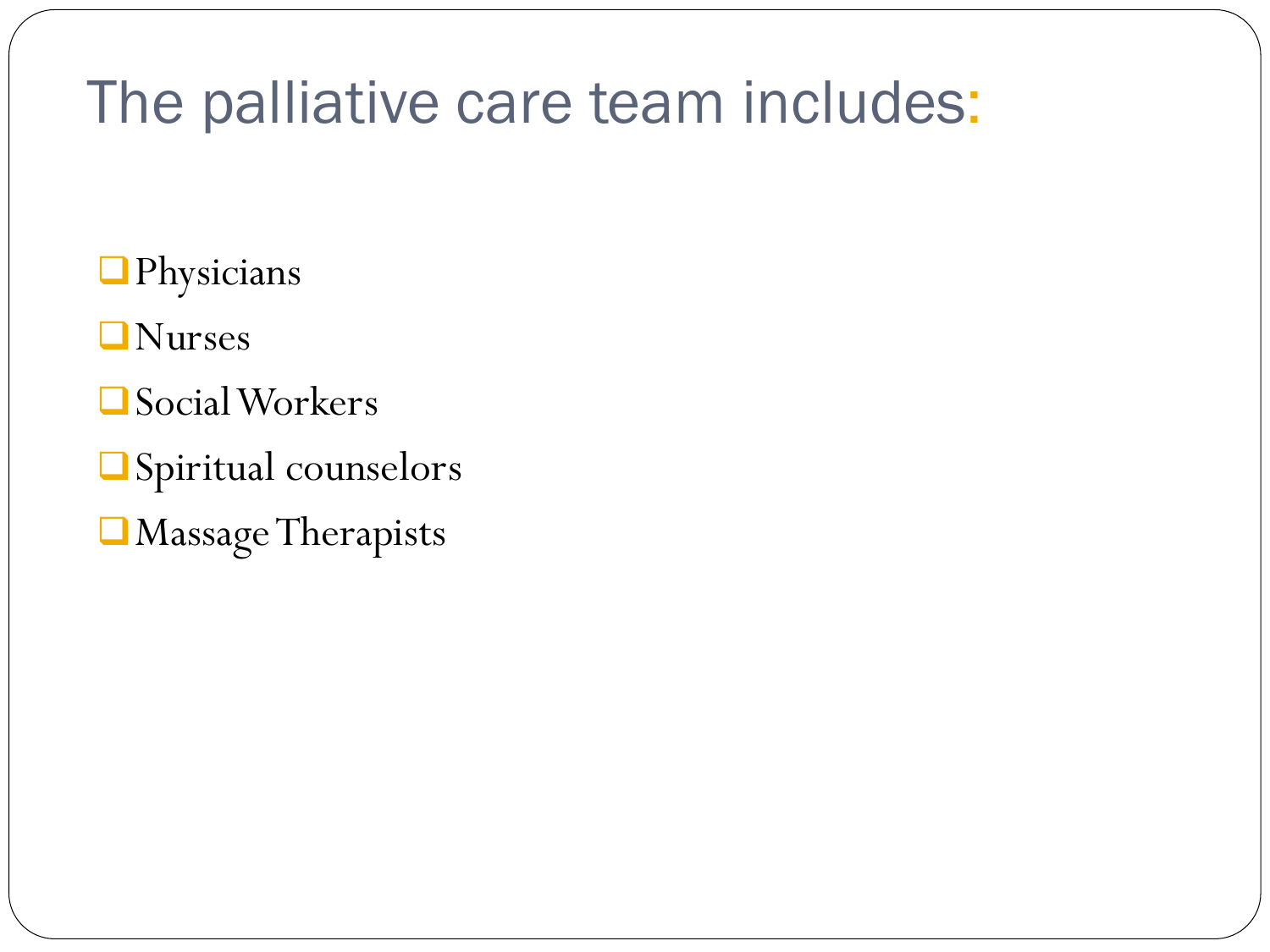#### Misconception…..

- *"I thought palliative care was what we do when there is nothing more the doctors can do"*
- **NO!** Palliative care is best if offered simultaneously with all other appropriate medical treatment, ideally at time of serious illness diagnosis, regardless of prognosis.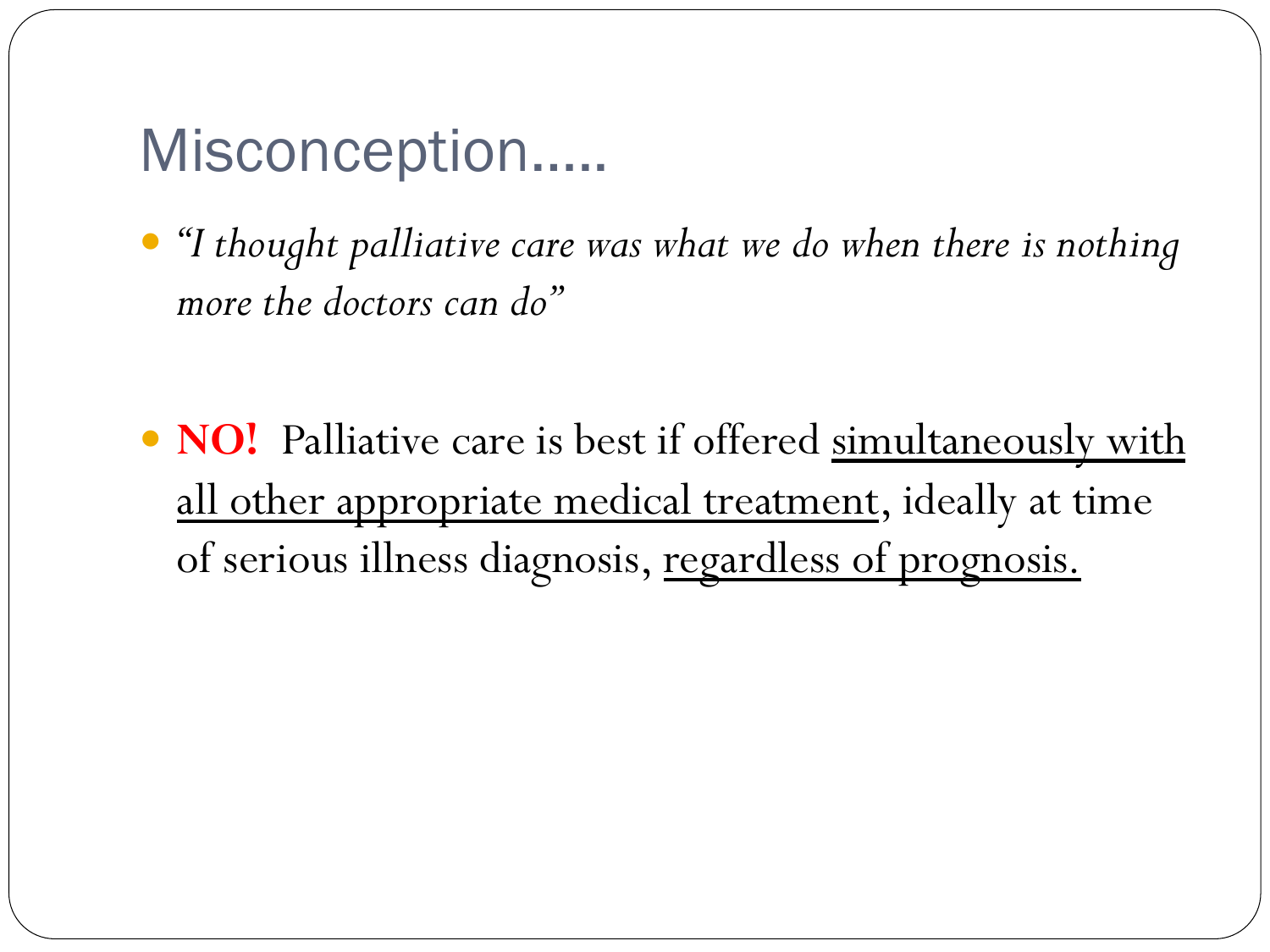## Misconception….

- *"I thought palliative care was the same as hospice care…."*
- **NO!** Palliative care extends beyond end of life care.
- Hospice provides end of life care for *terminally ill* patients through a team based approach.
- Any patient who has a terminal illness, is no longer seeking curative treatment, and whose life expectancy is approximately 6 months or less qualifies for hospice care.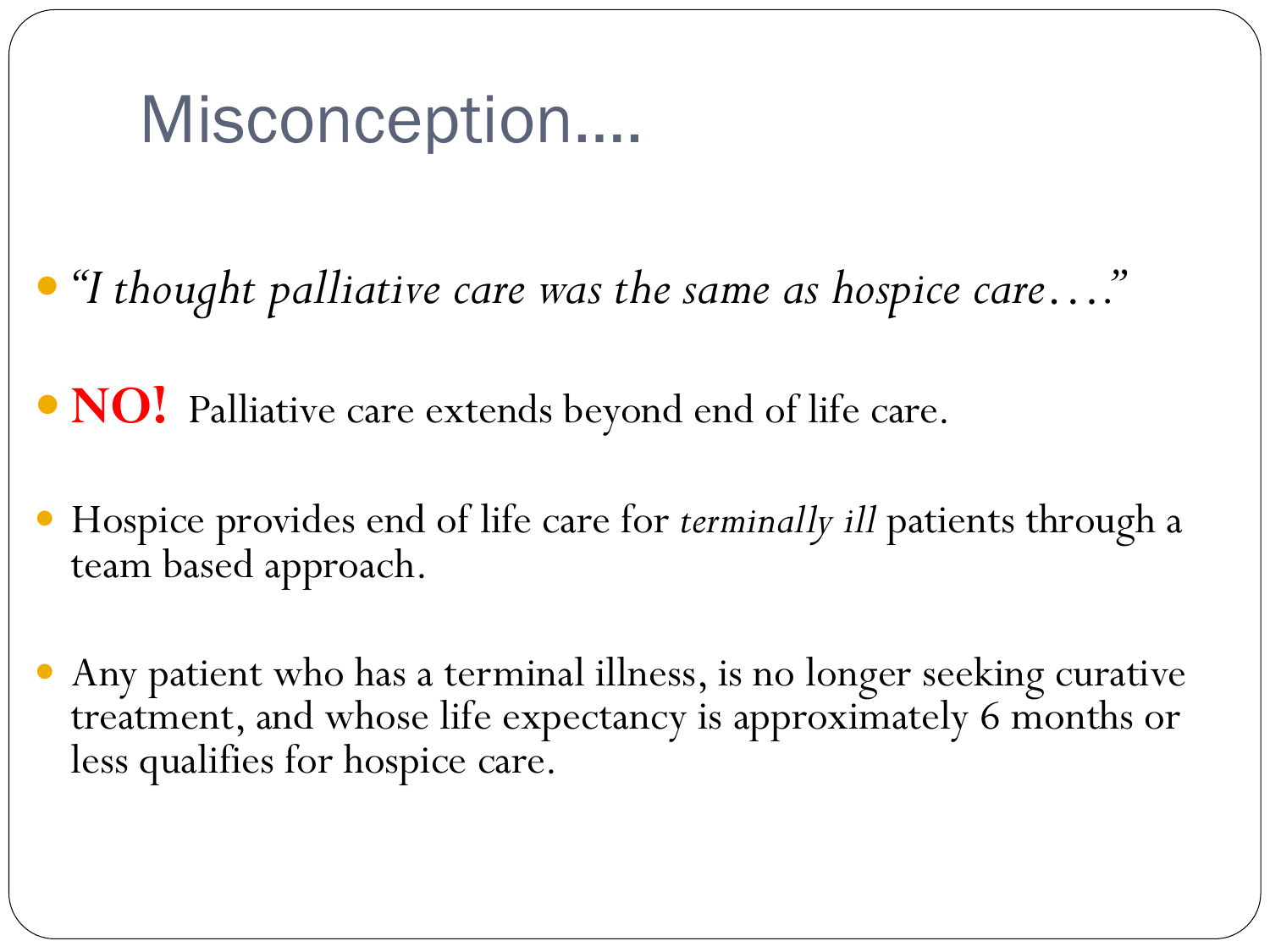#### Palliative Care vs. Hospice Care

 PC can be provided at any time (best if started at time of diagnosis) along a patient's illness trajectory

 Provides care to patients who are terminally ill (typically those patients who have a prognosis of 6 months or less)

 Care that patients receive *at the same time* as efforts to cure or prolong life

 Expert care of pain and symptoms throughout illness

 Patients are no longer candidates for curative oriented therapy.

 Expert care of pain and symptoms through end of life.

Source: Morrison, R.S., Meier, D. Palliative Care. *New England Journal of Medicine*, 2582 – 90: 2004.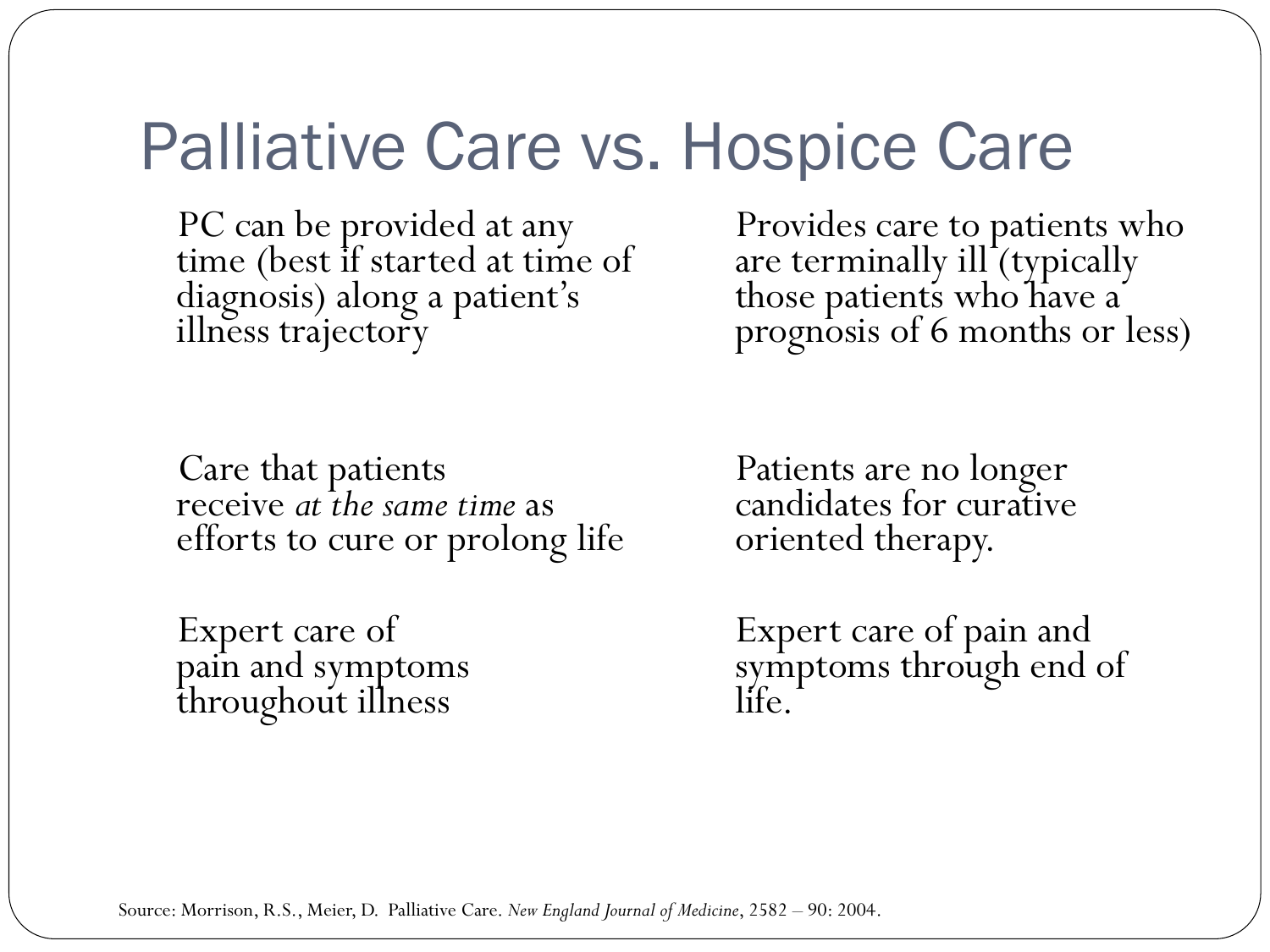#### How can Palliative Care Help?

#### **Improves patient quality of life**

- Reduces distressing symptoms.
- Improve communication helping you better understand your serious illness and the pros and cons of medical decisions. -Provides support.

#### **Improves family satisfaction and well-being**

- Reduces depression and prolonged grieving.
- Provides practical support for family.

Wright, A, Zhang, MS, Ray, A, et al. Associations Between End –of- Life Discussions, Patient Mental Health, Medical Care Near Death, and Caregiver Bereavement Adjustment. *JAMA*. 2008; 300: 1665 – 1673.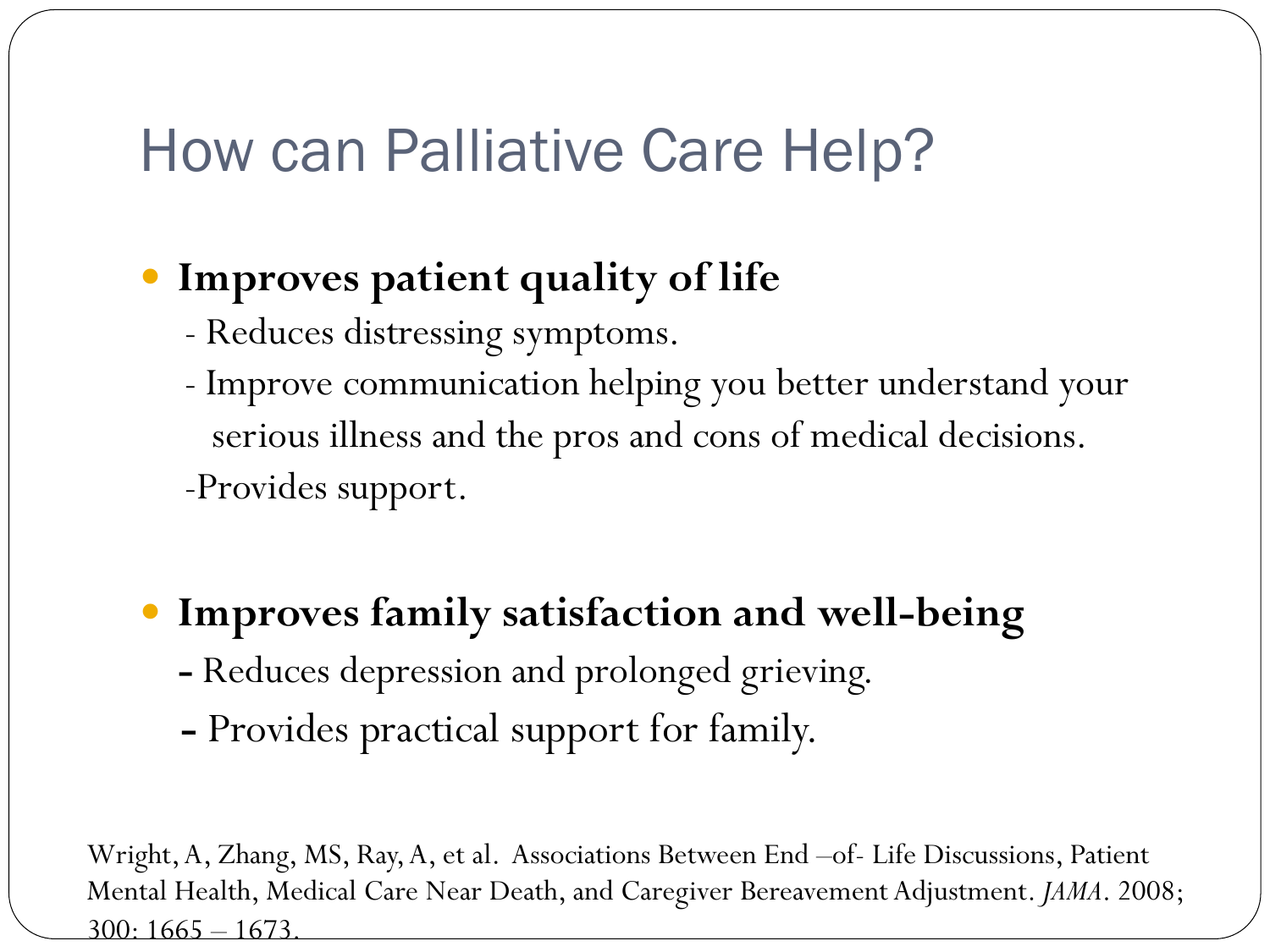## How can Palliative Care Help?

- Randomly assigned patients with metastatic lung cancer to receive either standard oncologic care or standard care in addition to early palliative care.
- Patients receiving early palliative care had lower rates of depression, & better quality of life and mood scores.
- They also received less aggressive care at the end of life, but had longer survival than did patients receiving standard care alone.

Early Palliative Therapy in Advanced Lung Cancer Temel et al. NEJM. 363 (8): 733-742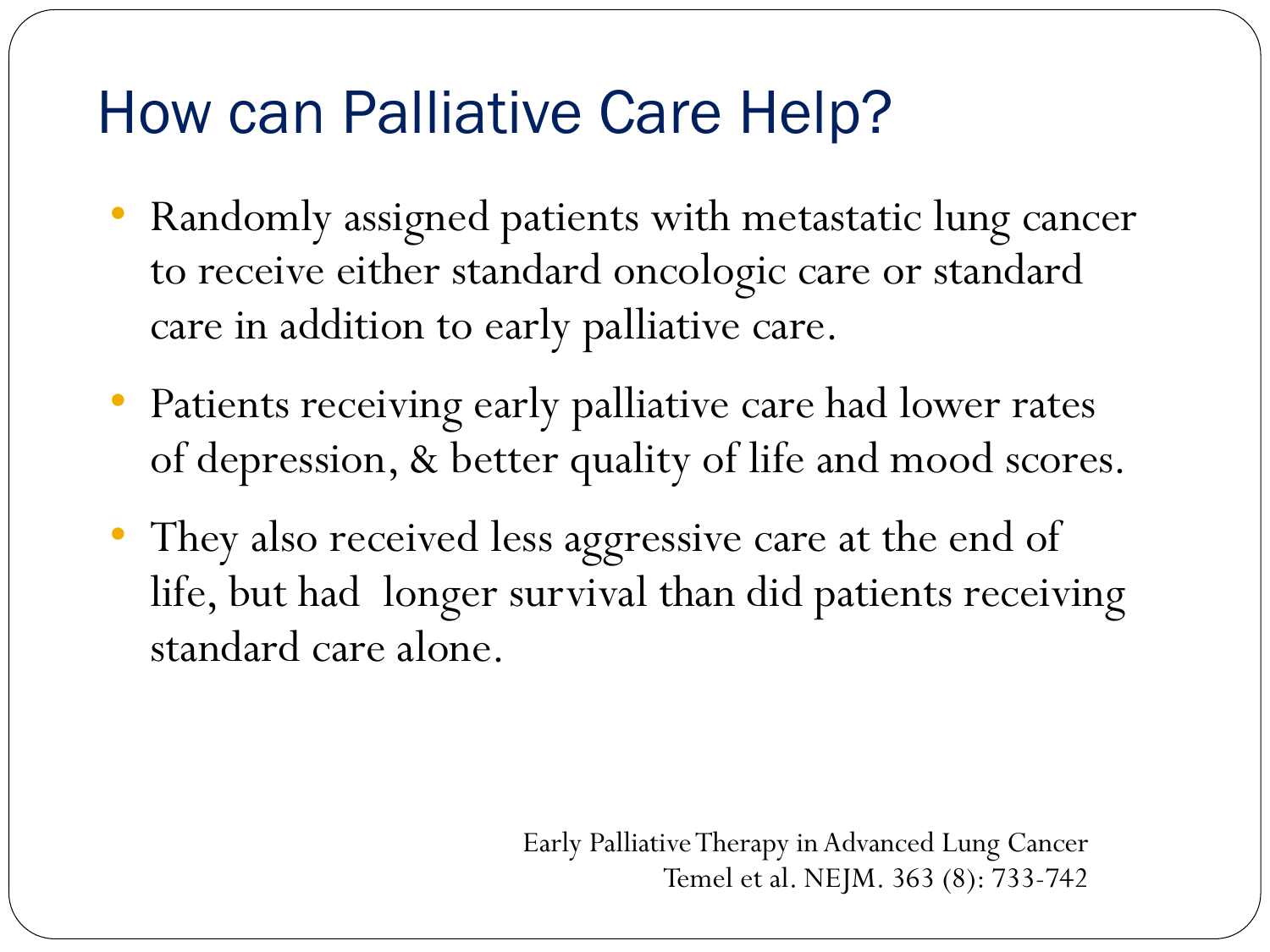## Can Palliative Care Help You?

- Congestive Heart Failure
- COPD
- Liver Failure
- Kidney Failure
- Dementia
- Cancer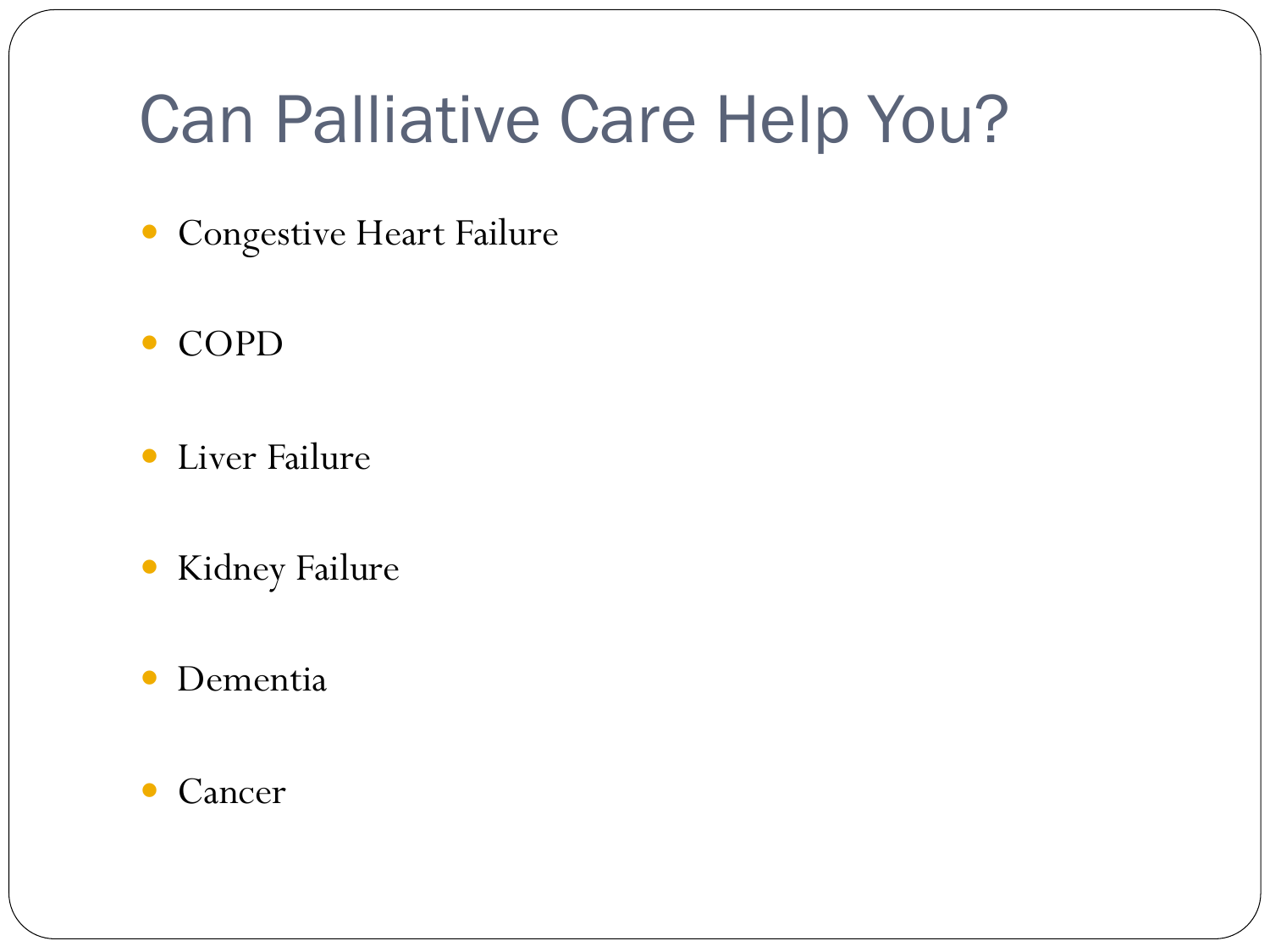## Case cont.

- On day 3 of her hospitalization a palliative care consult is called to evaluate Mrs. A's moaning. The palliative care physician assesses that Mrs. A is experiencing a significant amount of pain related to her fracture.
- The palliative care physician prescribes a pain regimen and Mrs. A's moaning stops. Her confusion and agitation improve as they were likely related in part to her uncontrolled pain. She no longer requires restraints.
- The palliative care physician also orders a bowel regimen to prevent constipation. She tells Mr. and Mrs. A that more members of her team will return to meet them both.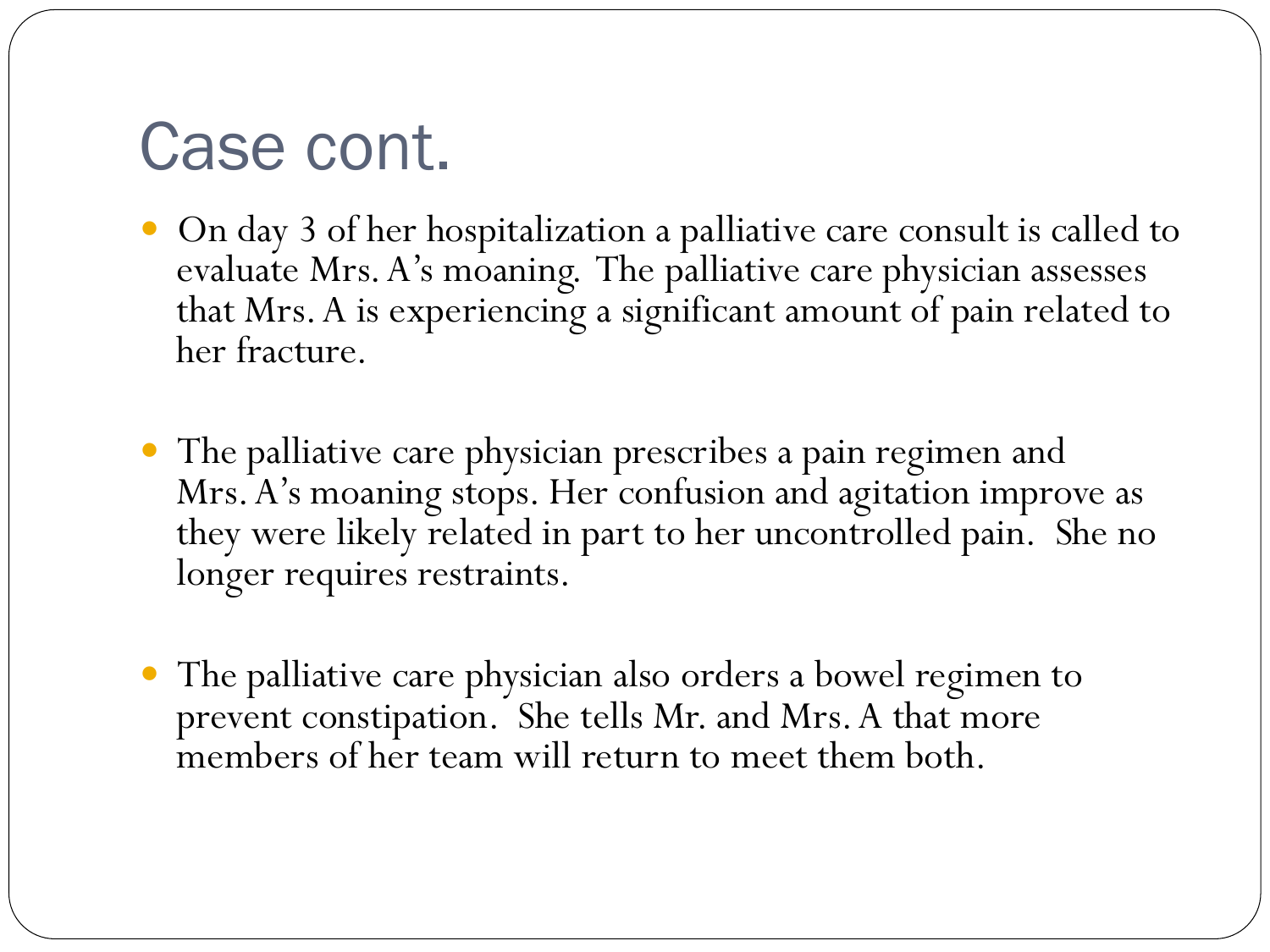### **Resources**

- www.nhpco.org/learn-about-end-life-care
- www.getpalliativecare.org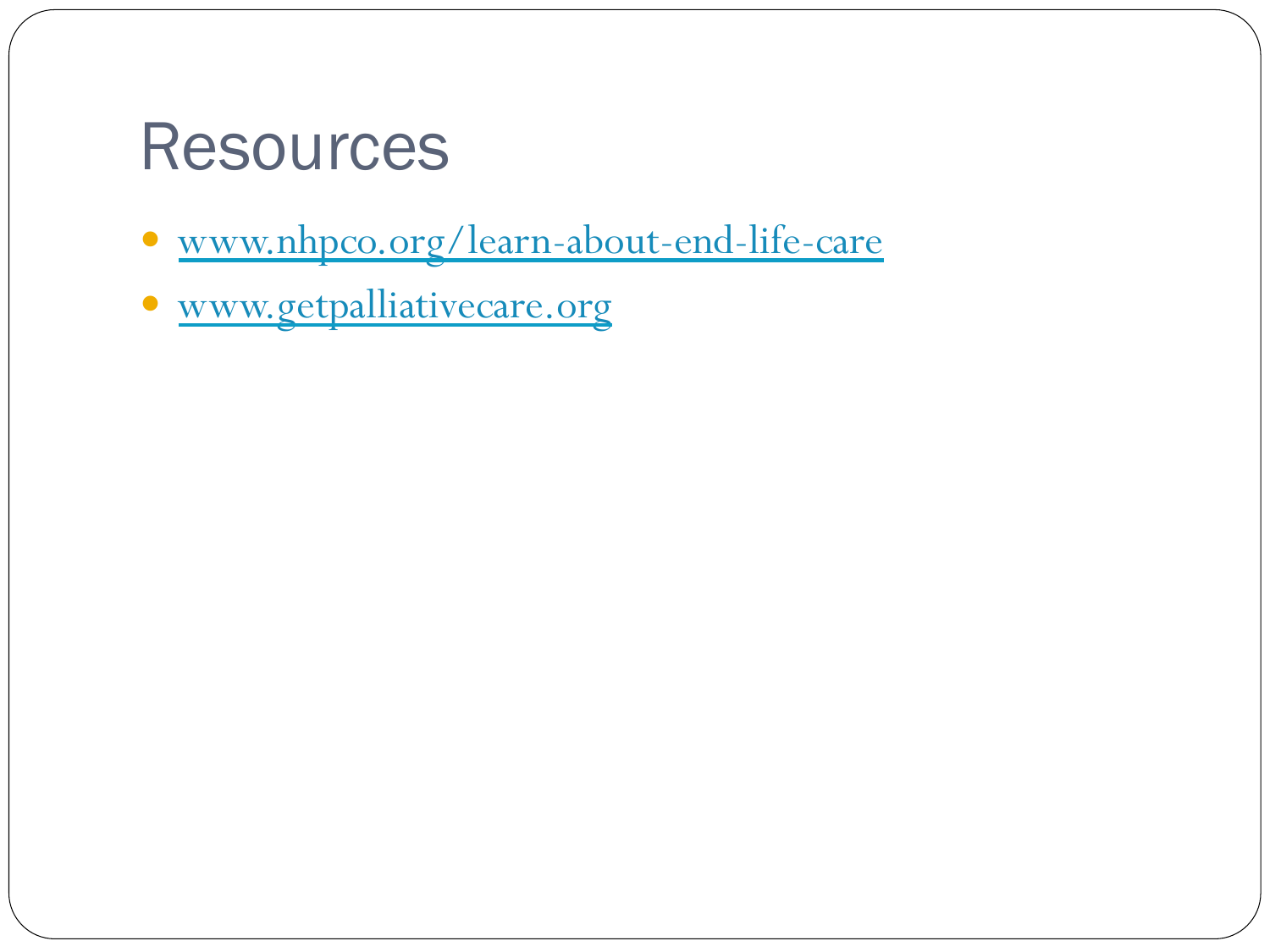## **Caregivers**

- Caregivers are key in providing support to older adults, assist in care plan implementation, and help with daily activities.
- Care giving can be a very rewarding experience….as well as challenging!

. Adelman, RD, Tmanova, LL, et al. Caregiver Burden A Clinical Review. JAMA.311(10); 1052- 1059; 2014. Litrivis, E., Smith, C. Palliative Care: A Primer. Mount Sinai Journal of Medicine 78(4); 2011.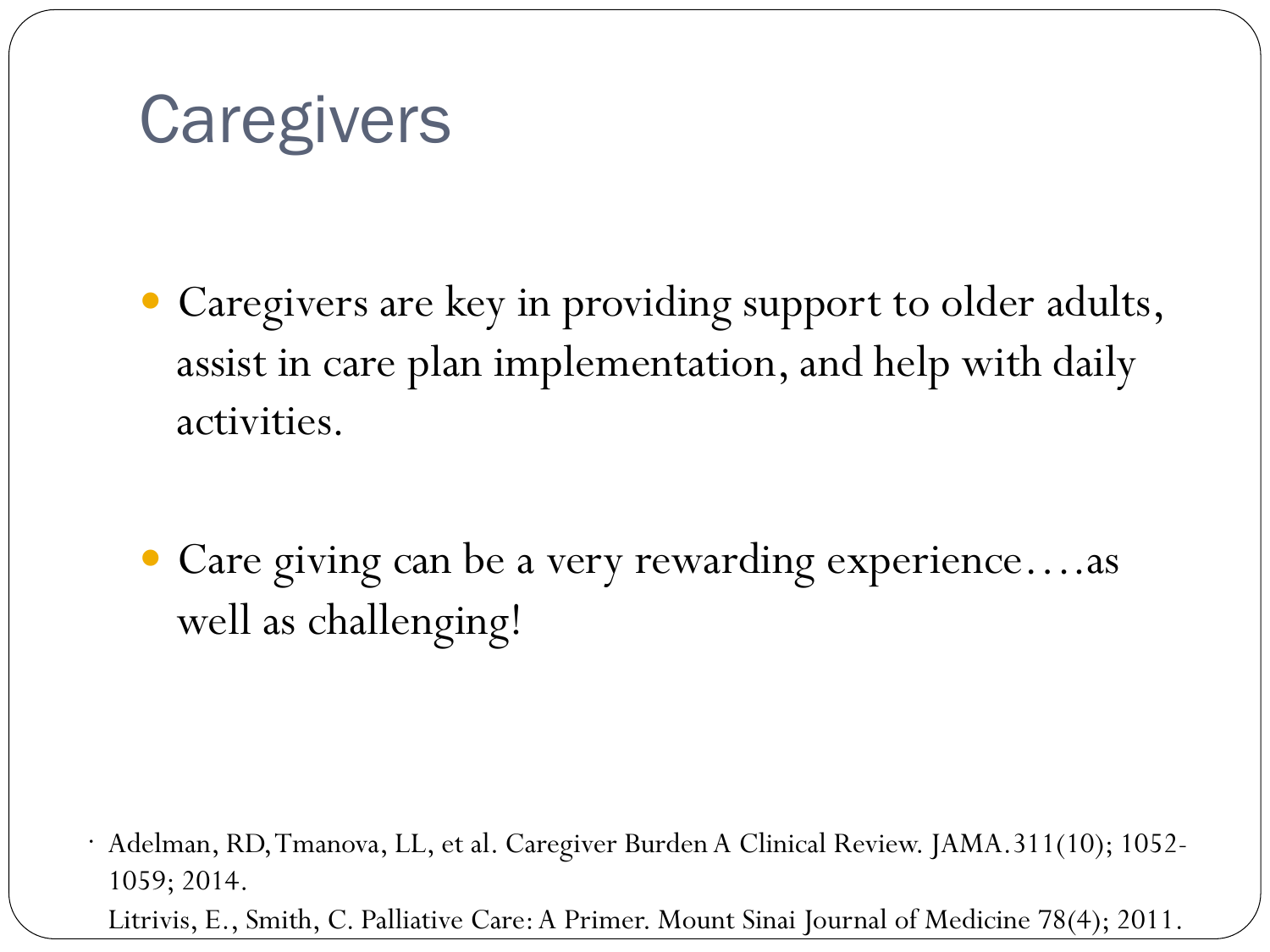## **Caregivers**

- $\frac{1}{4}$  of caregivers stop working to provide care
- 1/3 lose majority of finances
- Family caregivers are at increased risk for heart attacks and overall mortality, especially those who report stress.

Plonk, WM Jr, Arnold, RM. Terminal care: the last weeks of life. J Palliat Med 2005;8: 1042 – 1054. Schulz R, Beach SR. Caregiving as a risk factor for mortality: the Caregiver Health Effects Study. JAMA 1999;  $282: 2215 - 2219.$ 

Lee s, Colditz GA, Berkman LG, et al. Caregiving and risk of coronary heart disease in U.S, women: a prospective study. Am J Prev Med 2003; 24: 113 – 119.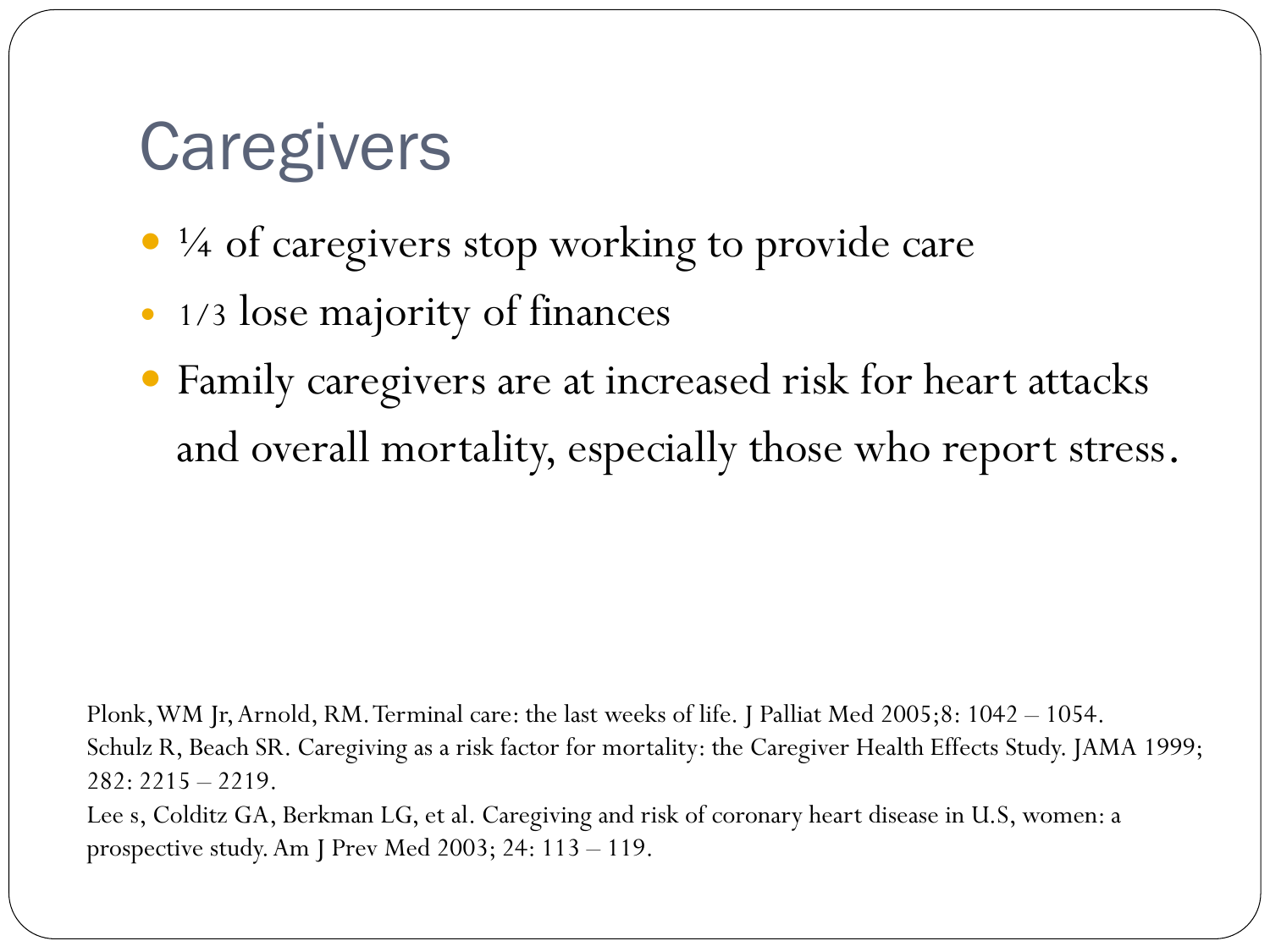## Caregiver Burnout

- The stress that providing care for someone with a chronic illness places on an individual
	- Depression
	- Anxiety
	- Sleeping difficulties
	- Appetite changes
	- Loss of interest in activities
	- Self injurious thoughts
	- Change in care patterns

Adelman, RD, Tmanova, LL, et al. Caregiver Burden A Clinical Review. JAMA.311(10); 1052- 1059; 2014.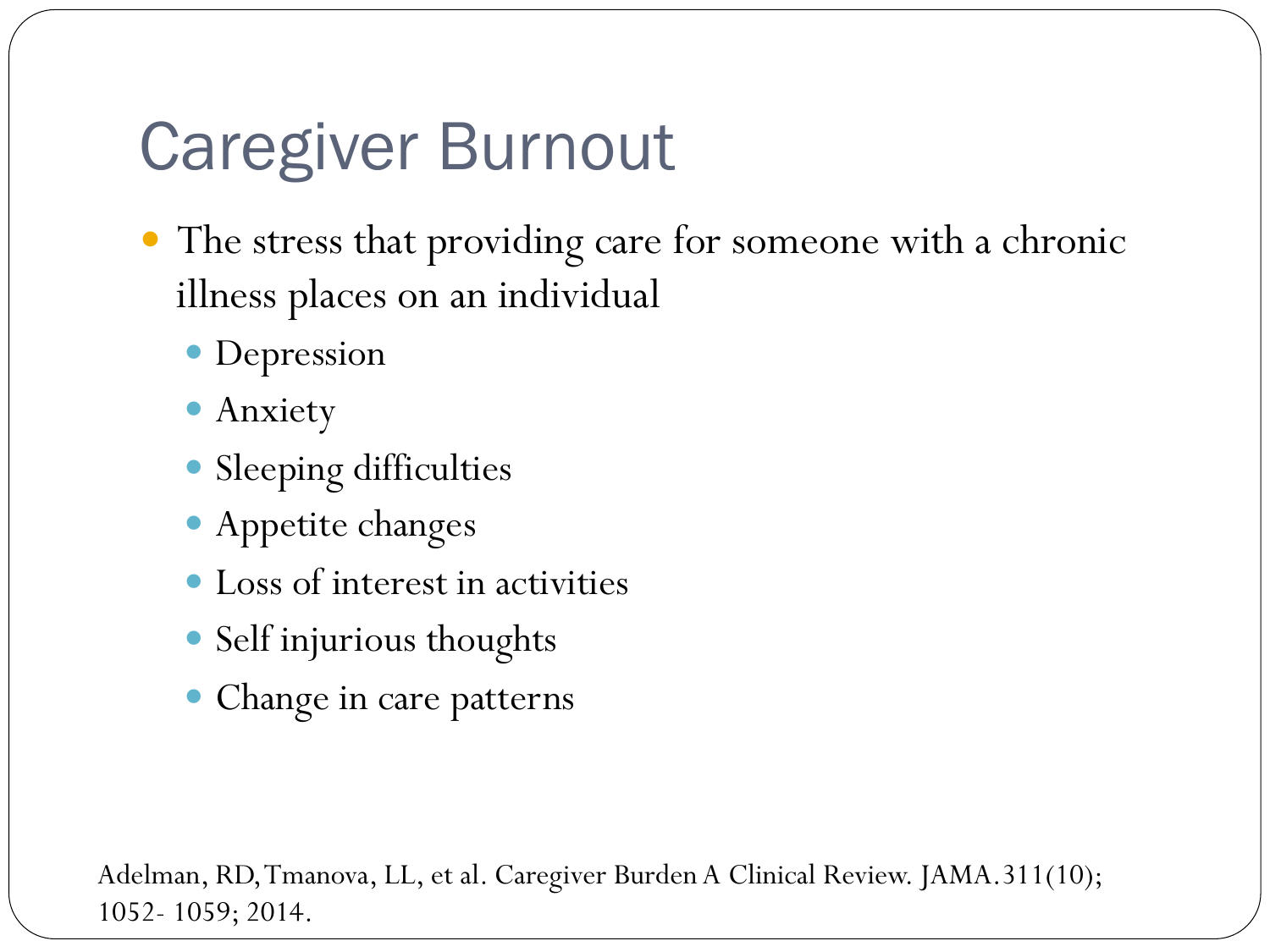## Who is at Risk?

- Spousal caregivers tend to face greater stress as compared to adult children caring for aging parents.
- Additional risk factors
	- female sex
- living with the individual receiving care
- social isolation
- lower education level
- increased care giving hours
- no choice in the role

Capistrant BD, Moon JR, Berkman LF, GlymourMM. Current and long-term spousal caregiving and the onset of cardiovascular disease. J Epidemiol Community Health. Online publication 2011. Adelman, RD, Tmanova, LL, et al. Caregiver Burden A Clinical Review. JAMA.311(10); 1052- 1059; 2014.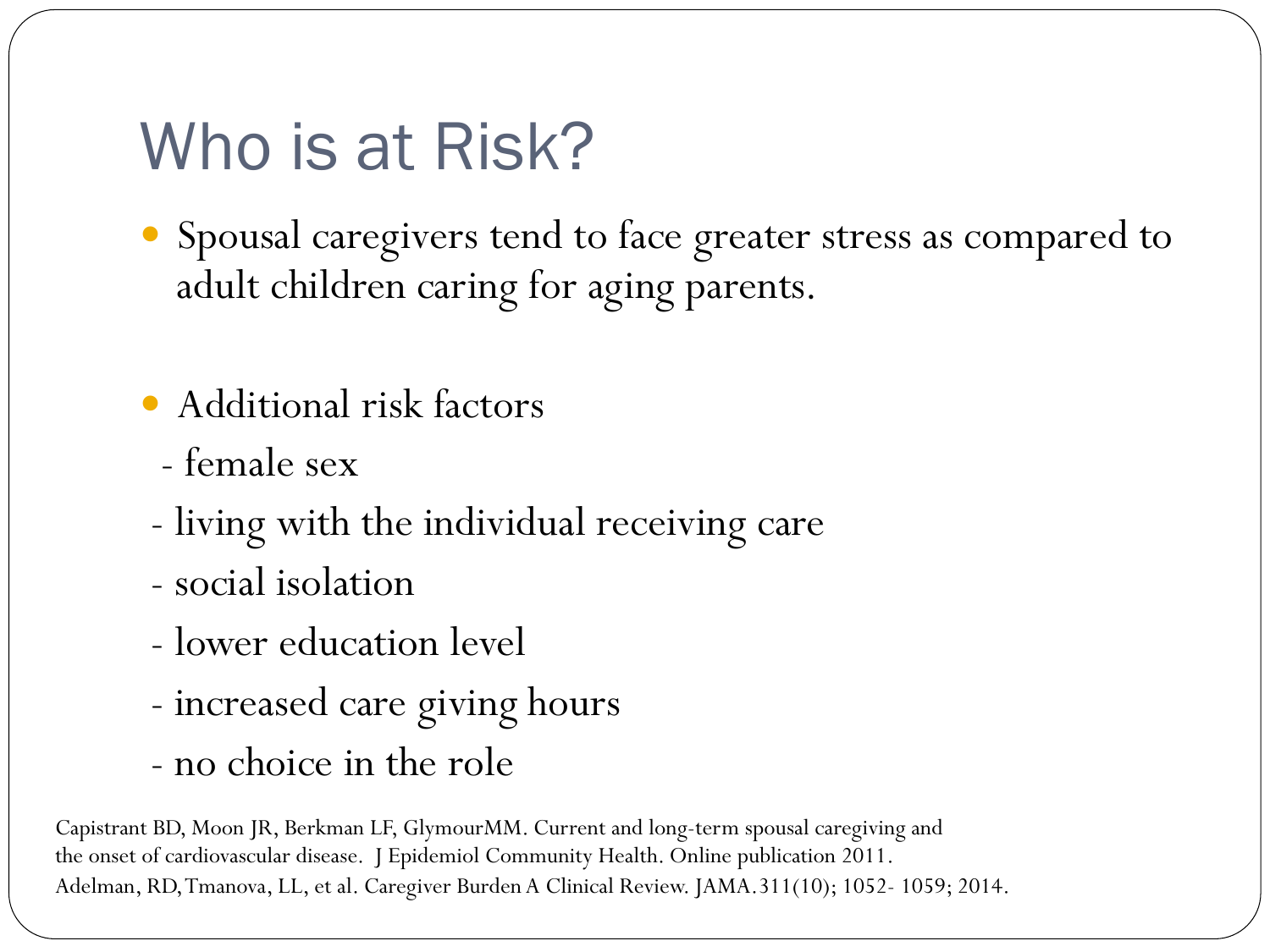## Support for Caregivers

- Self care
- Support groups
- Educational sessions
- Family help

Adelman, RD, Tmanova, LL, et al. Caregiver Burden A Clinical Review. JAMA.311(10); 1052- 1059; 2014. Saas K, et al. Coping by the carers of dementia sufferers. Age Aging. 1995; 24: 495 – 498.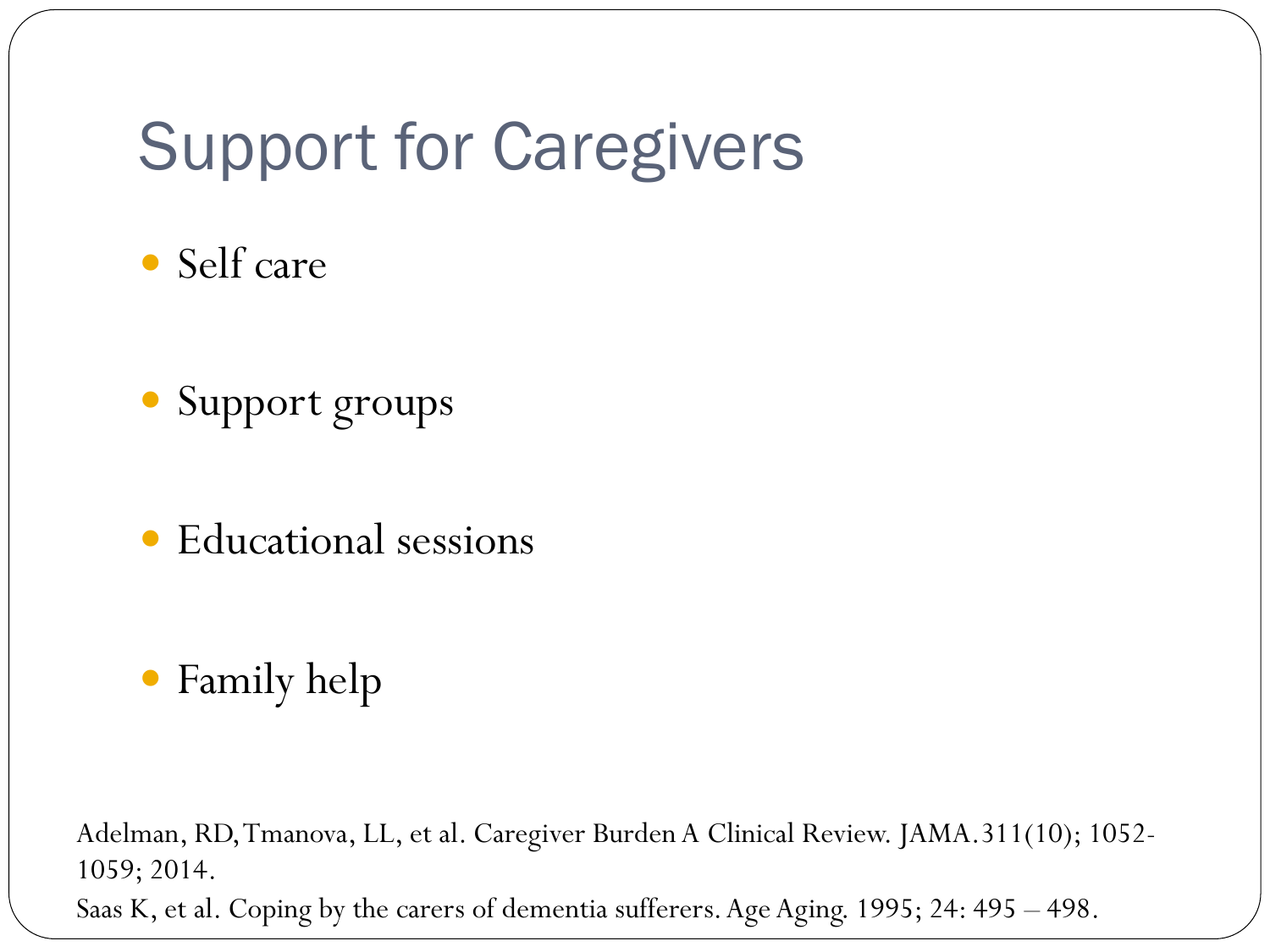## Support for Caregivers

- Social work referral for home support
- Respite care
- Prayer

#### Symptom relief for the care recipient

Adelman, RD, Tmanova, LL, et al. Caregiver Burden A Clinical Review. JAMA.311(10); 1052- 1059; 2014. Saas K, et al. Coping by the carers of dementia sufferers. Age Aging. 1995; 24: 495 – 498.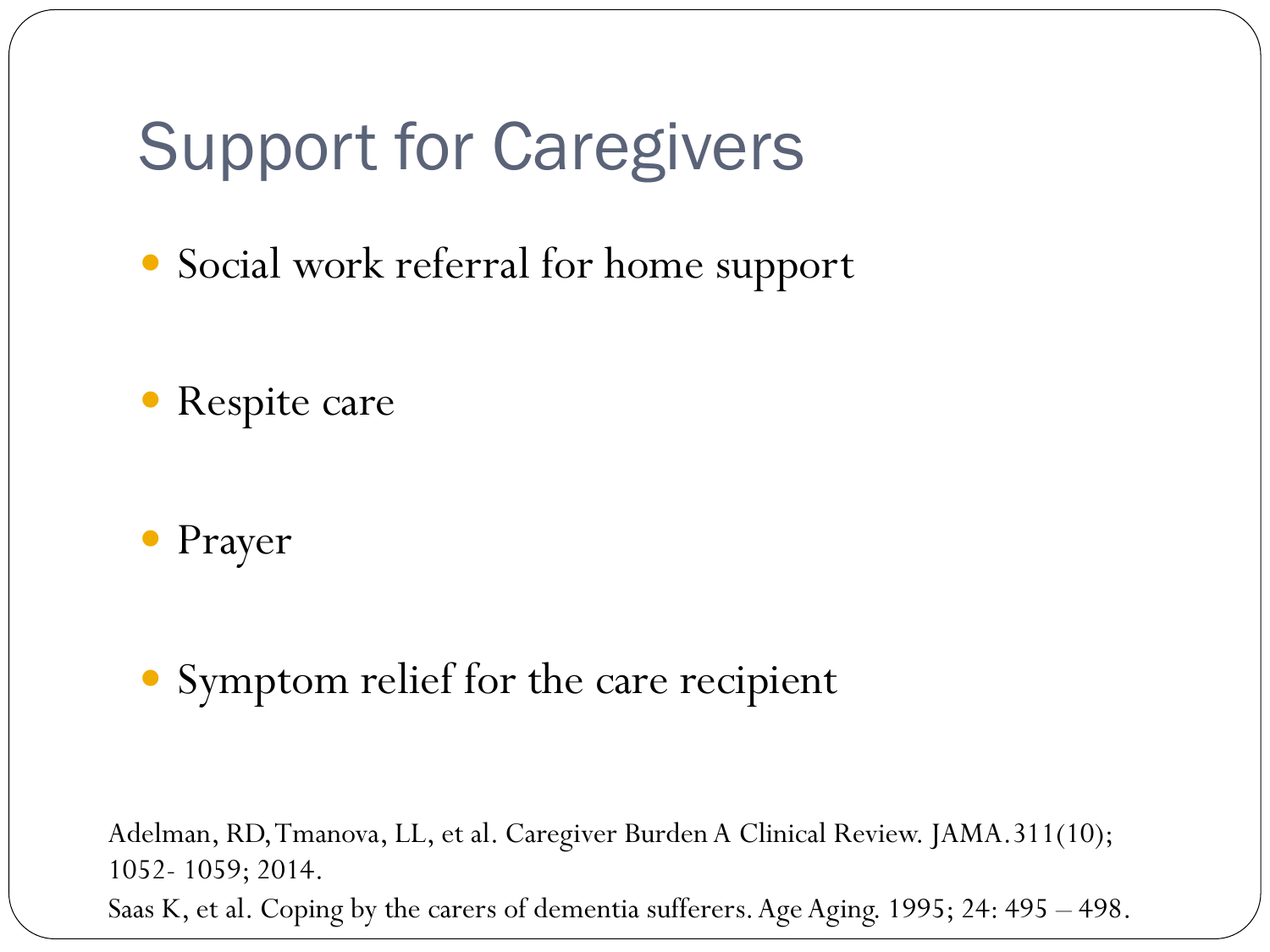## Support for caregivers

 Through an interdisciplinary approach, *palliative care clinicians* are trained to recognize caregiver stress and have been shown to improve caregiver well-being and family satisfaction

Casarett D, Pickard A, Bailey FA, et al. Do palliative consultations improve patient outcomes? J Amer Geriatr Soc 2008; 56: 593 – 599.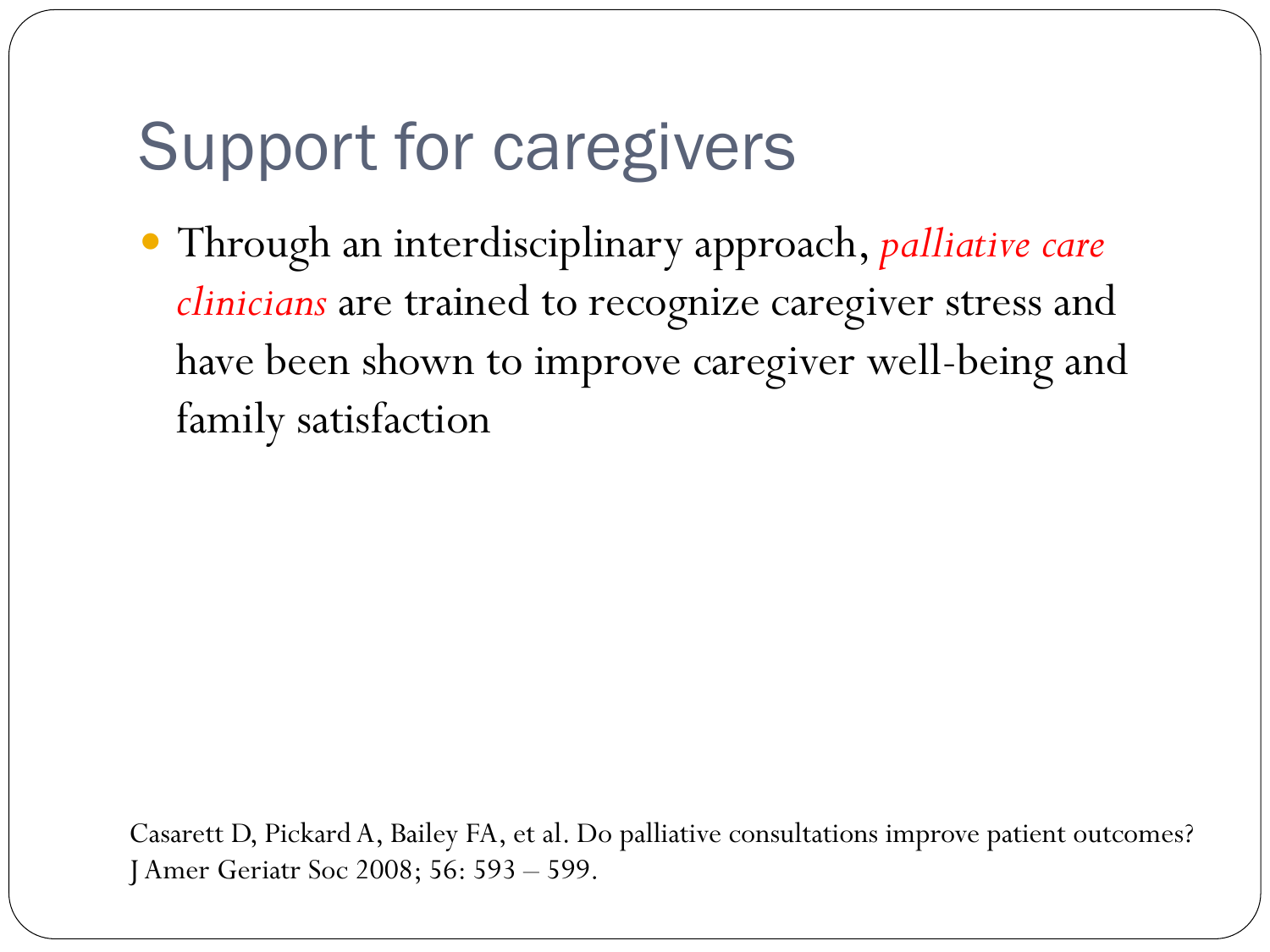## Case cont.

- The palliative care nurse, social worker and chaplain return to check on Mrs. A and to meet Mr. A. Mrs. A is improving from her pneumonia and appears comfortable. She has however become weak during this hospital stay and can no longer get out of bed unassisted.
- On assessing needs for home care, the team suspects Mr. A is experiencing caregiver burnout. He, himself has several medical conditions including asthma and heart disease and it is becoming harder for him to care for Mrs. A.
- Mr. A cries when he shares with the team that he is worried about Mrs. A's new care needs. The palliative care team refer Mrs. A for evaluation for rehabilitation and home care services. They also refer Mr. A to caregiver support groups.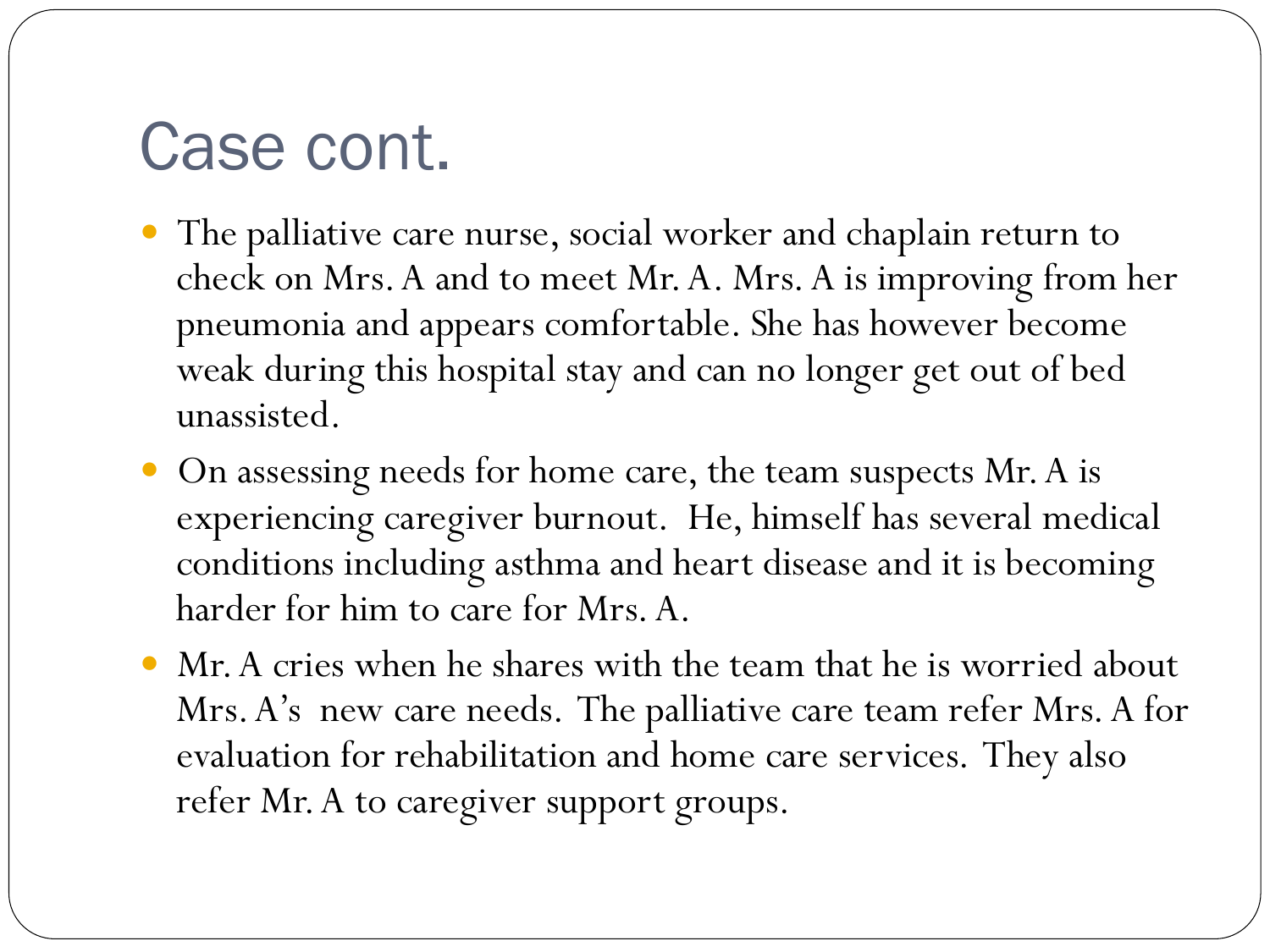### Resources

- www.caregiver.org
- www.eldercare.gov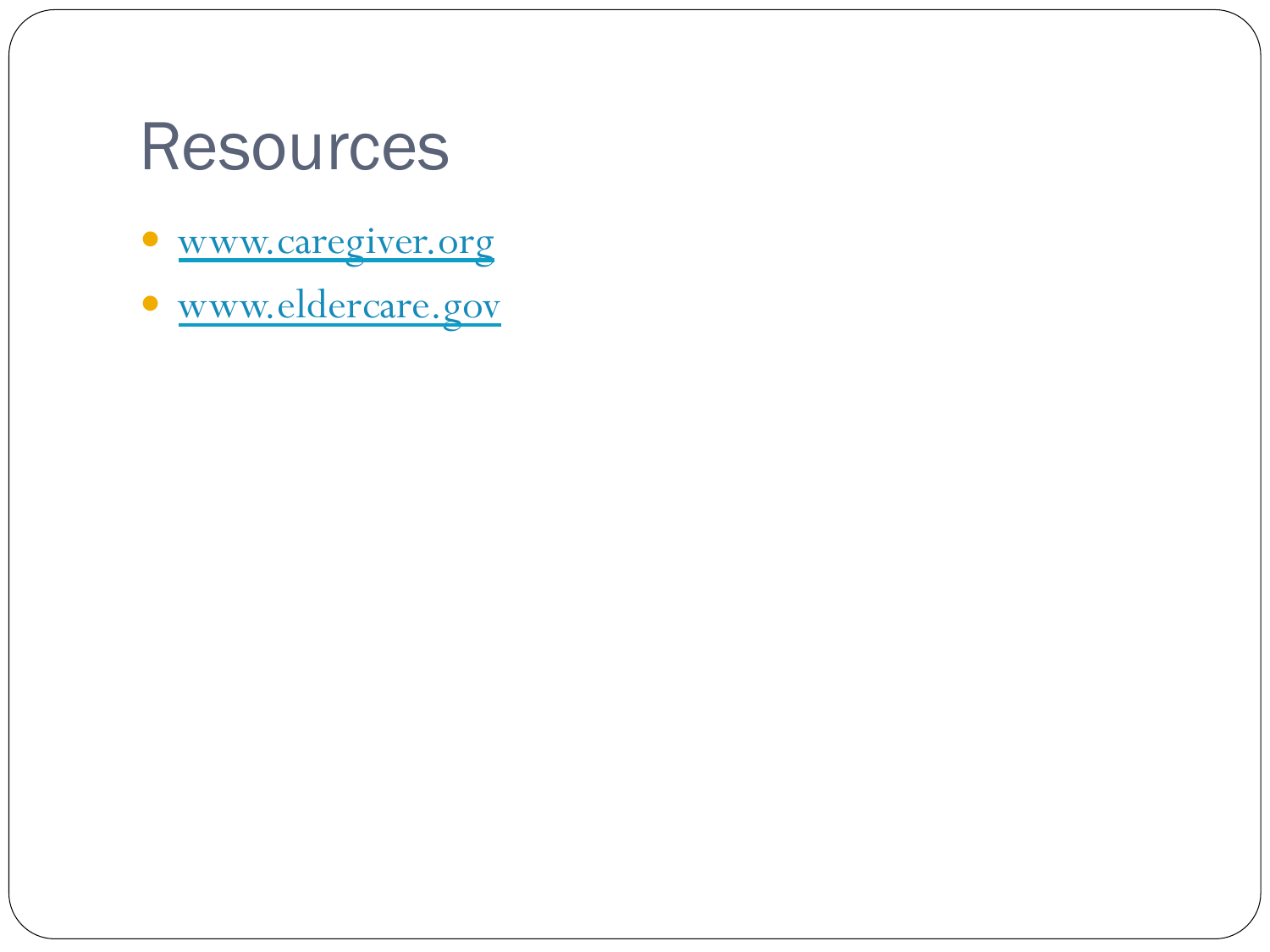## Advance Directives

- *Oral or written* instructions that describe what treatment preferences an individual desires in the event that he or she loses decision making capacity.
- Informs decision makers and health care community of an individual's preferences for medical treatment.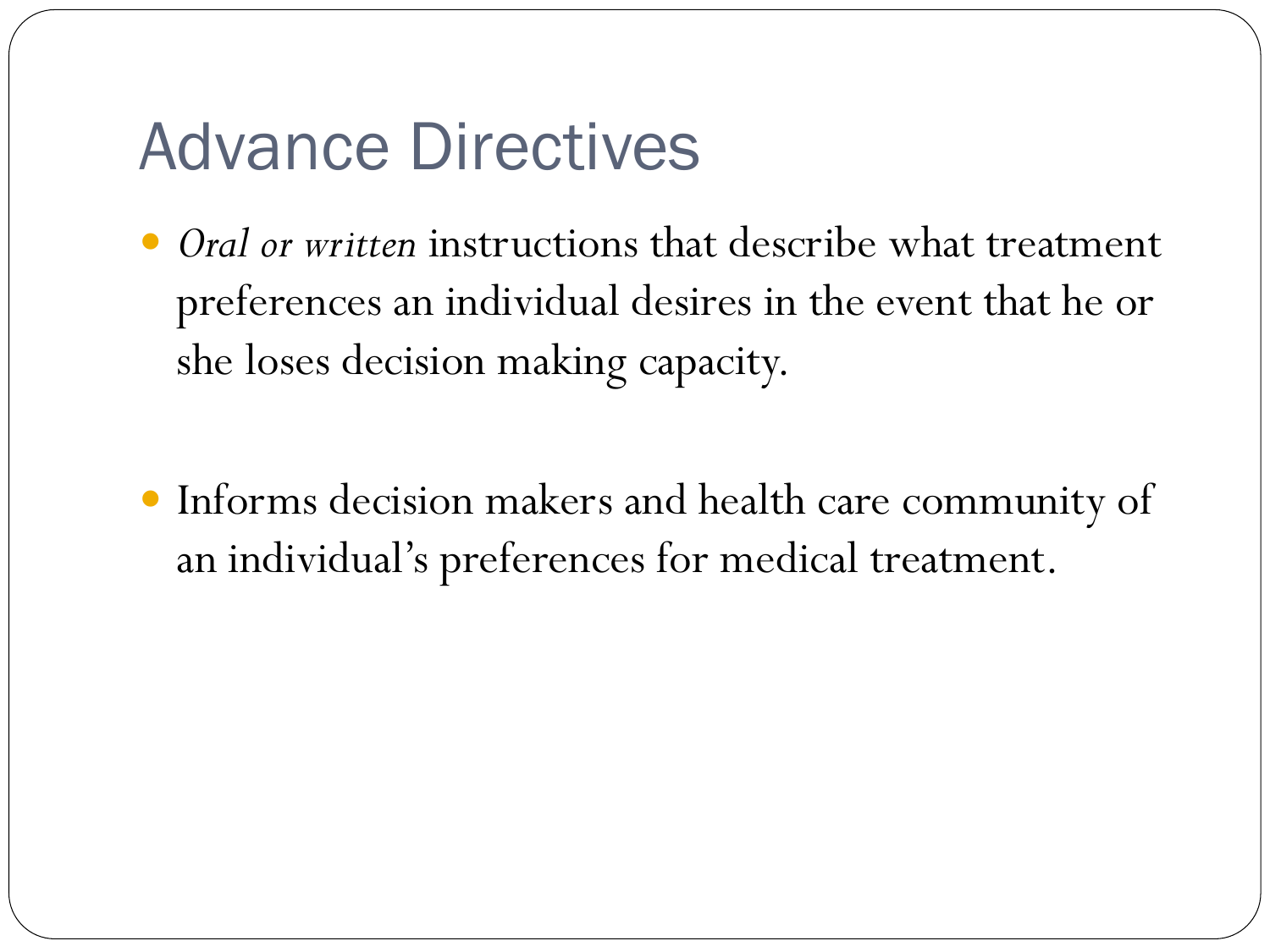#### Written Advance Directives

Living Wills

 Health Care Proxy or Durable Power of Attorney for Health Care

• Combination Document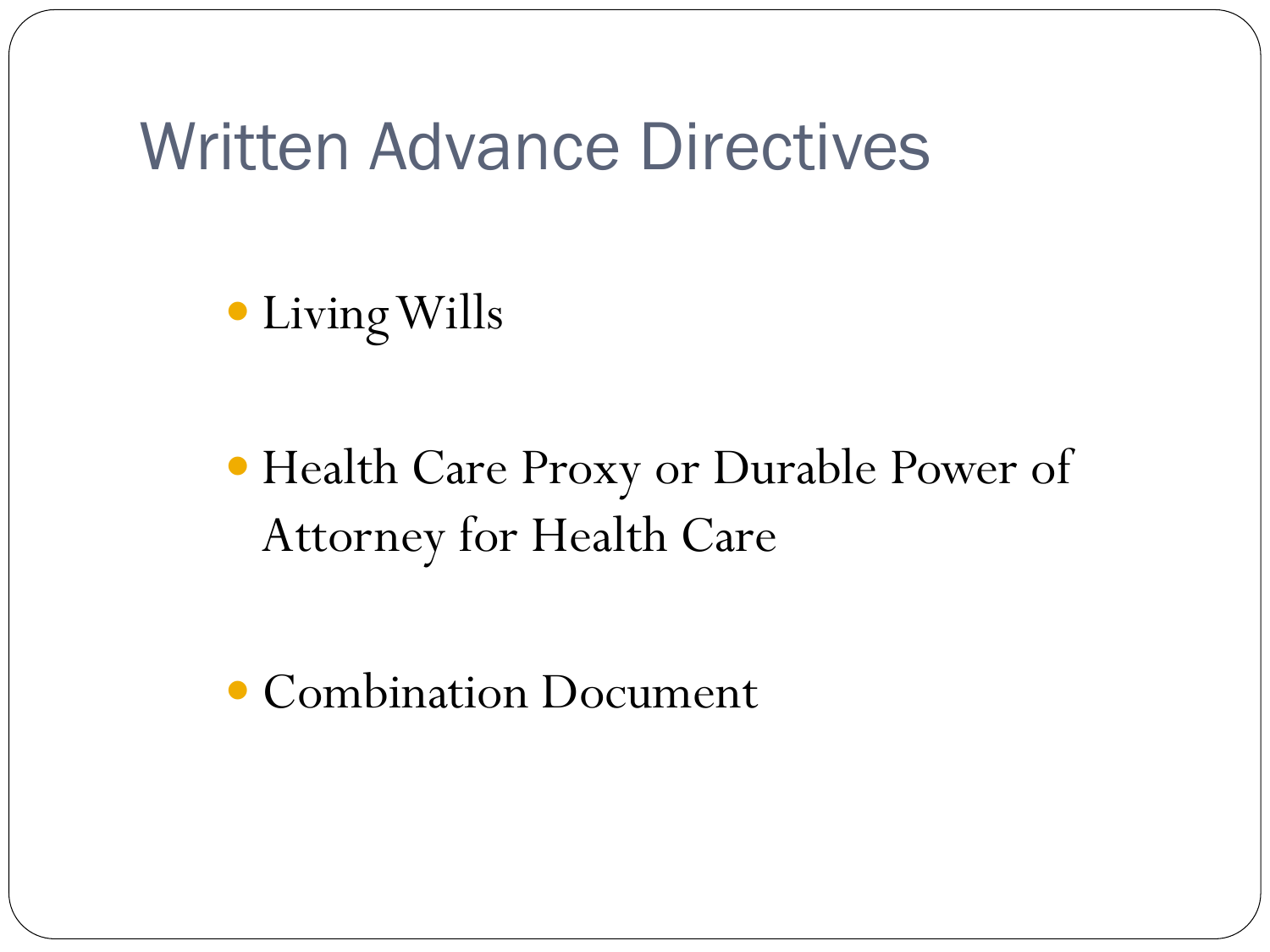## What is a Living Will?

- A form of a written advance directive that acts as a guideline for the type of treatment one would like to receive in the event that one loses decision making capacity.
- Important to complete a living will early in disease course.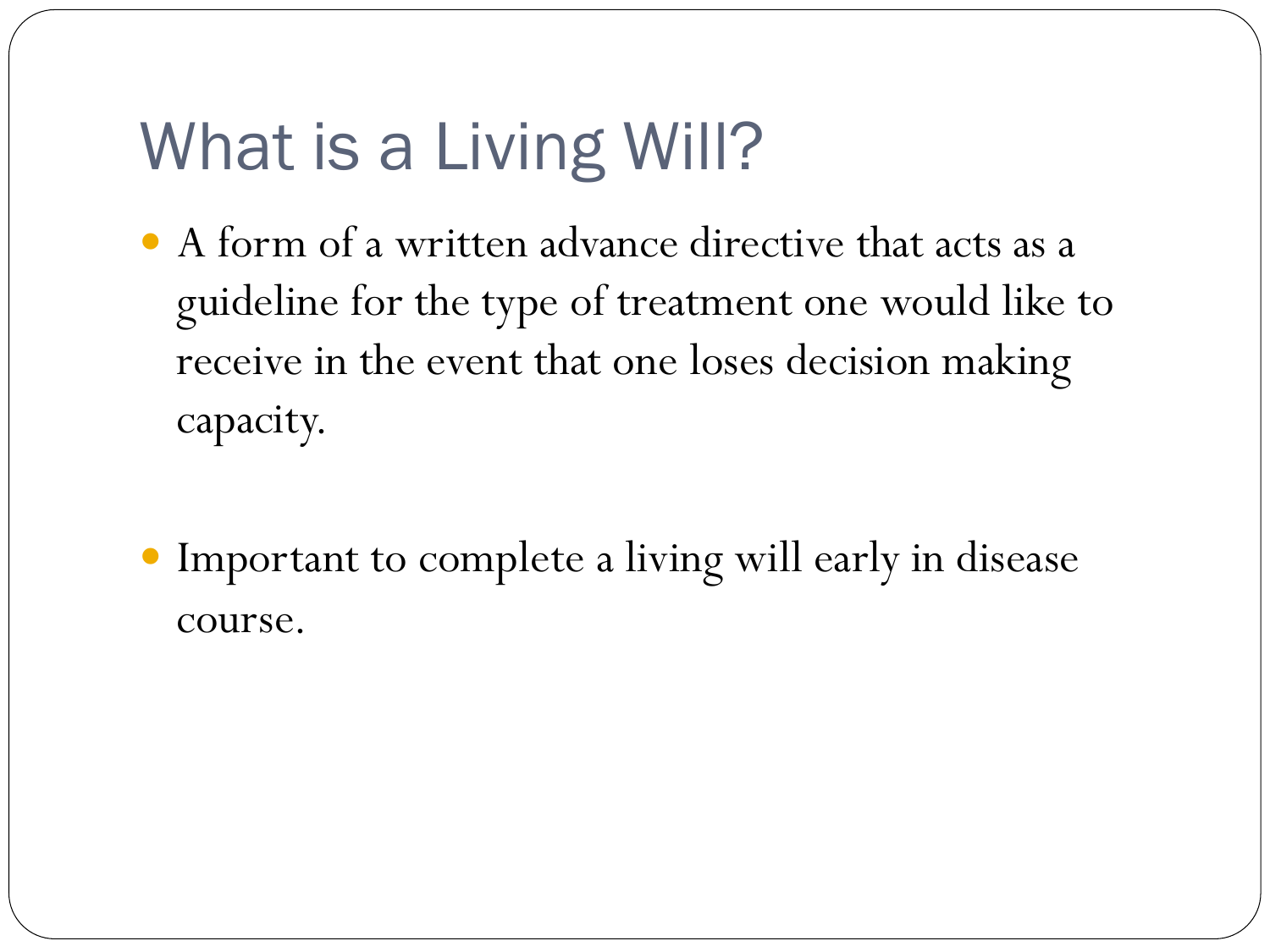## What is a Health Care Proxy?

- An individual appointed to make medical decisions on one's behalf in the event one loses decision making capacity.
- Your HCP should be someone….. -you trust to make serious decisions -who clearly understands and has had discussions with you about your wishes -willing to accept the responsibility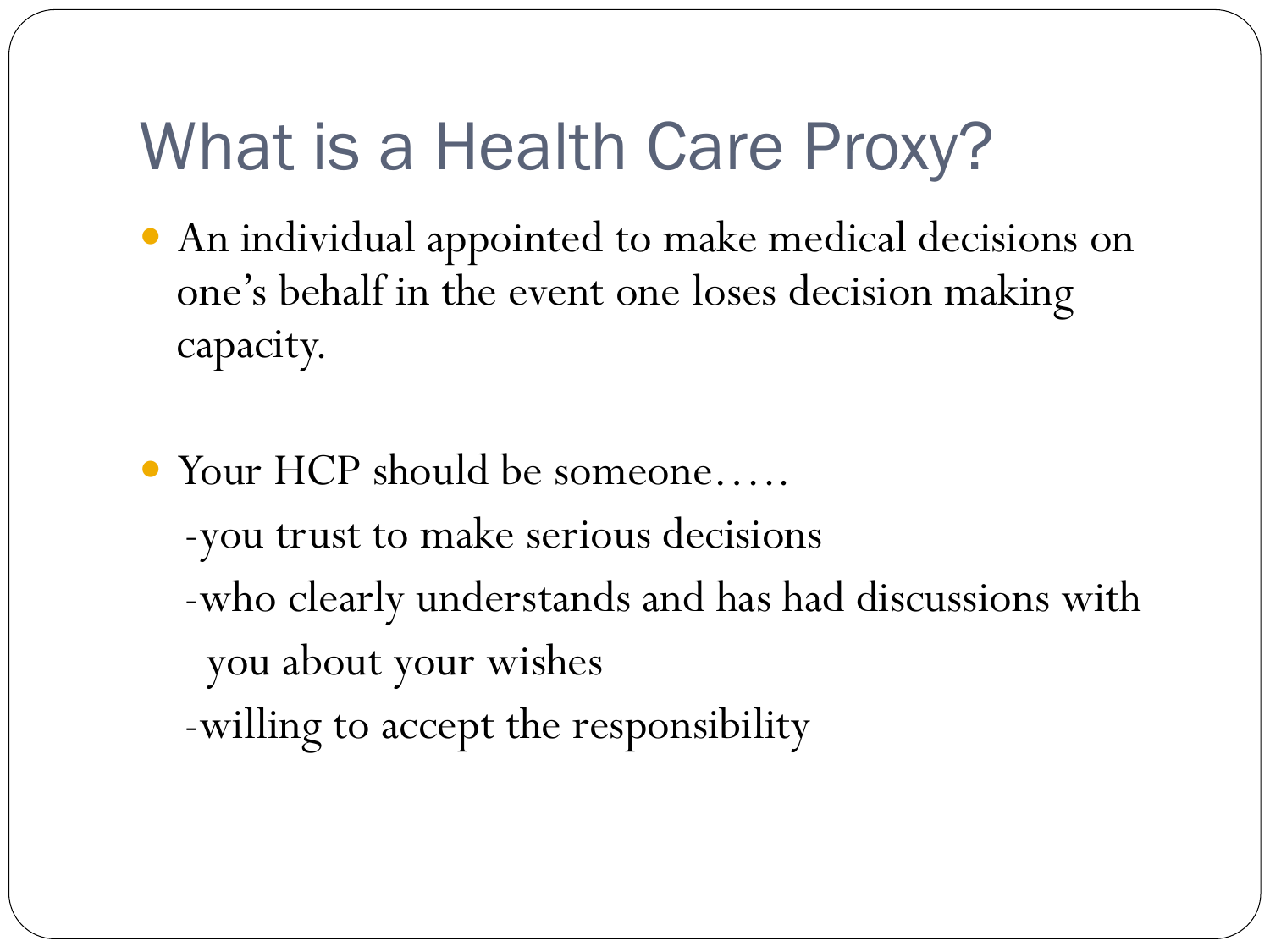#### Why complete an advance directive?

- Ensures you will receive the type of treatments you want at end of life.
- Choices at end of life can be very overwhelming and complex. Your loved ones want to respect your wishes, but may not know them.
- Serves as a guideline for health care agents or surrogate decision makers in the event of a serious illness, helping reduce stress.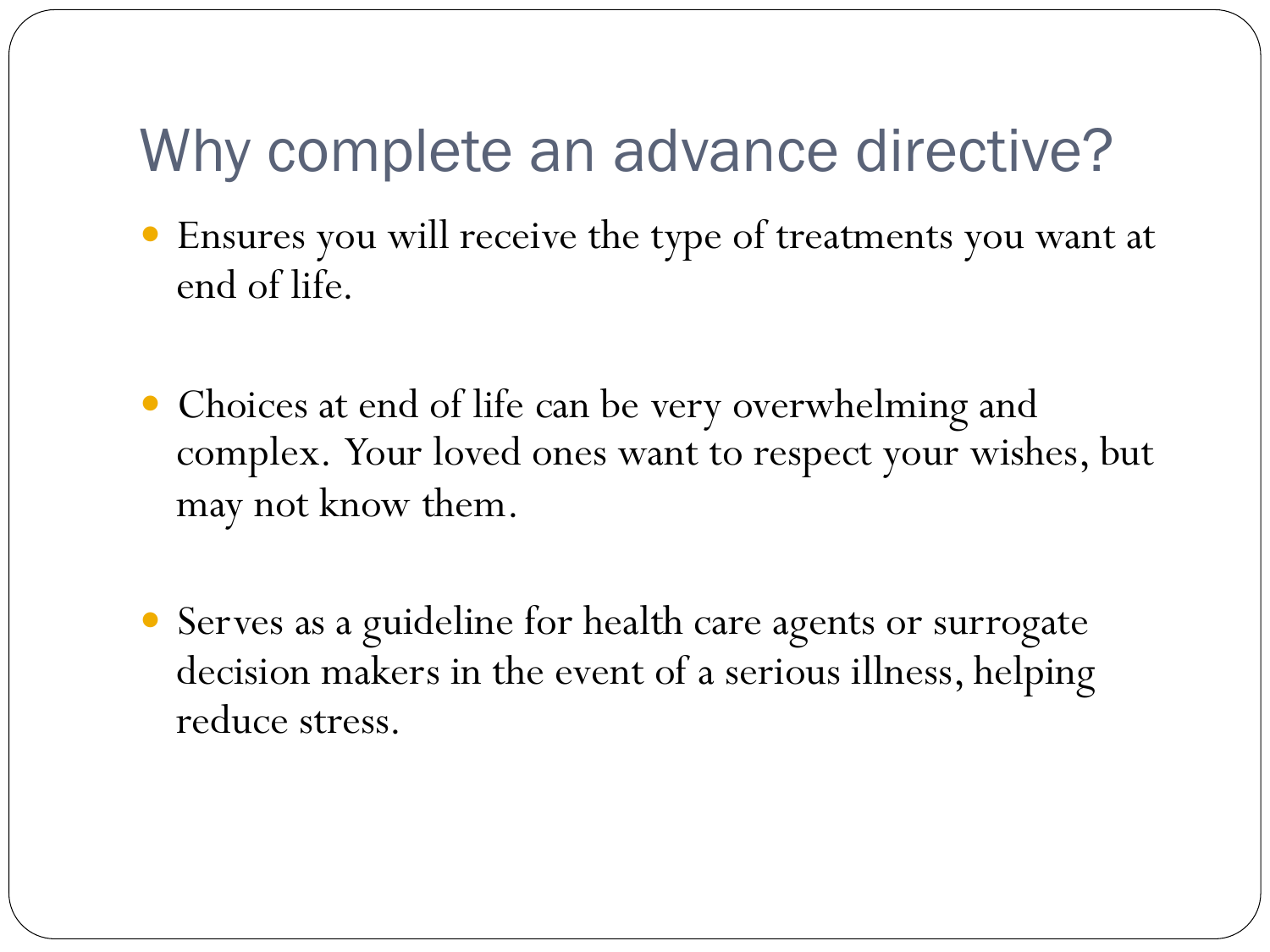Health Care Decisions that may be included in an Advance Directive

- Do Not Resuscitate Orders
- Wishes regarding life support
- Wishes regarding artificial nutrition & hydration
- **Treatment choices regarding antibiotics**
- Organ donation
- Funeral arrangements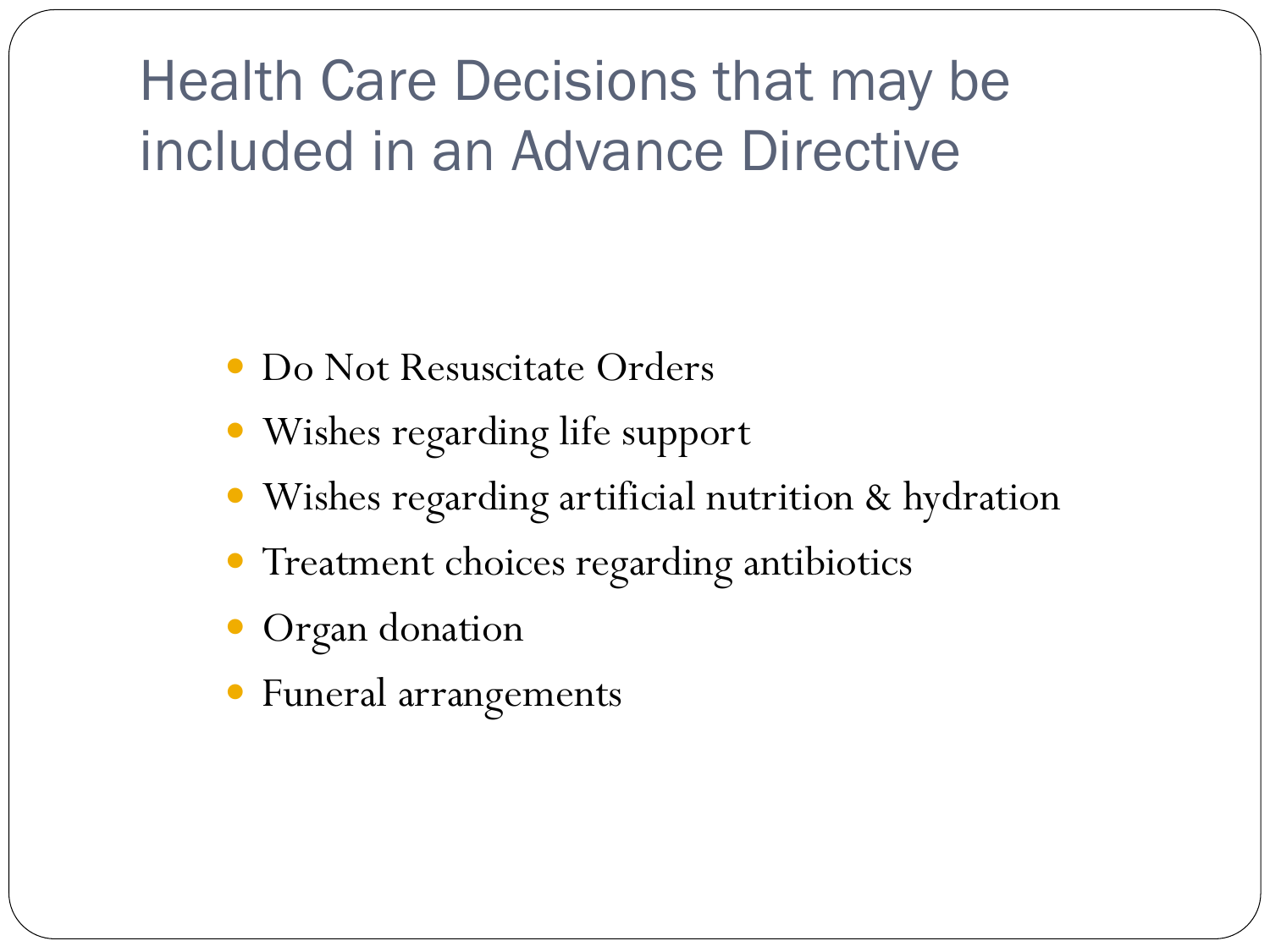### And after….

- Review the contents of the AD regularly.
- Encourage the accessibility of the documents.
- Make copies.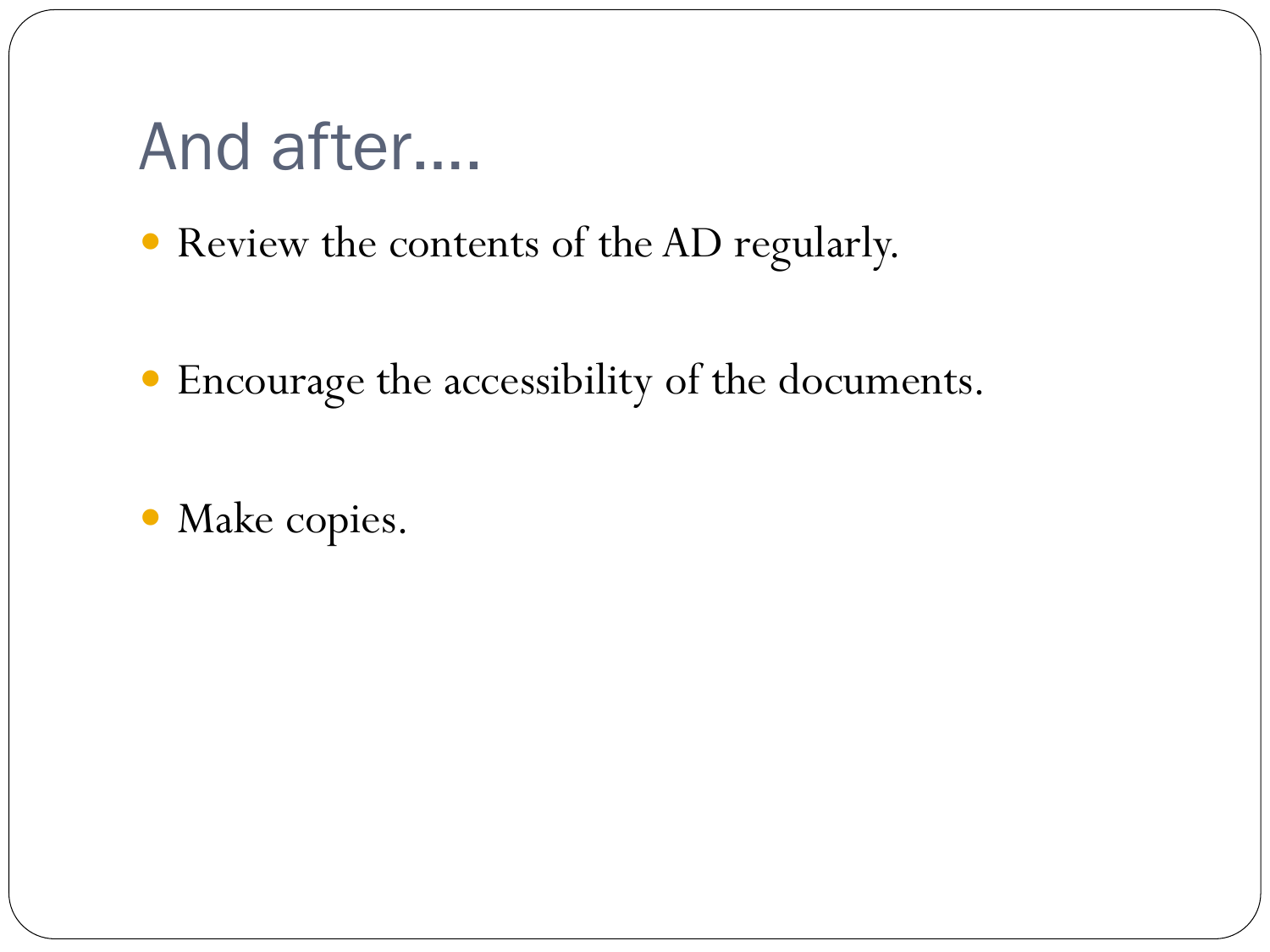### Case cont.

֦

- The palliative care physician returns to check on Mrs. A.
- Mr. A shares that upon arrival to the hospital, the doctor had asked him if he knew what his wife's "code status" preference was, as Mrs. A was delirious. Mr. A was overwhelmed at the time and could not answer the doctor. On returning home, he found legal documents Mrs. A had completed upon receiving her diagnosis of dementia.
- He shows the palliative care physician the document and asks if that is what the doctor needed. On receiving Mrs. A's consent, the palliative care physician sits down with both Mr. and Mrs. A and reviews her living will and HCP with them. It names Mr. A as her primary HCP, and her niece Angela as alternate agent. Mrs. A acknowledges that her wishes remain the same. Mr. A feels relieved he is aware of Mrs. A's wishes regarding her future care….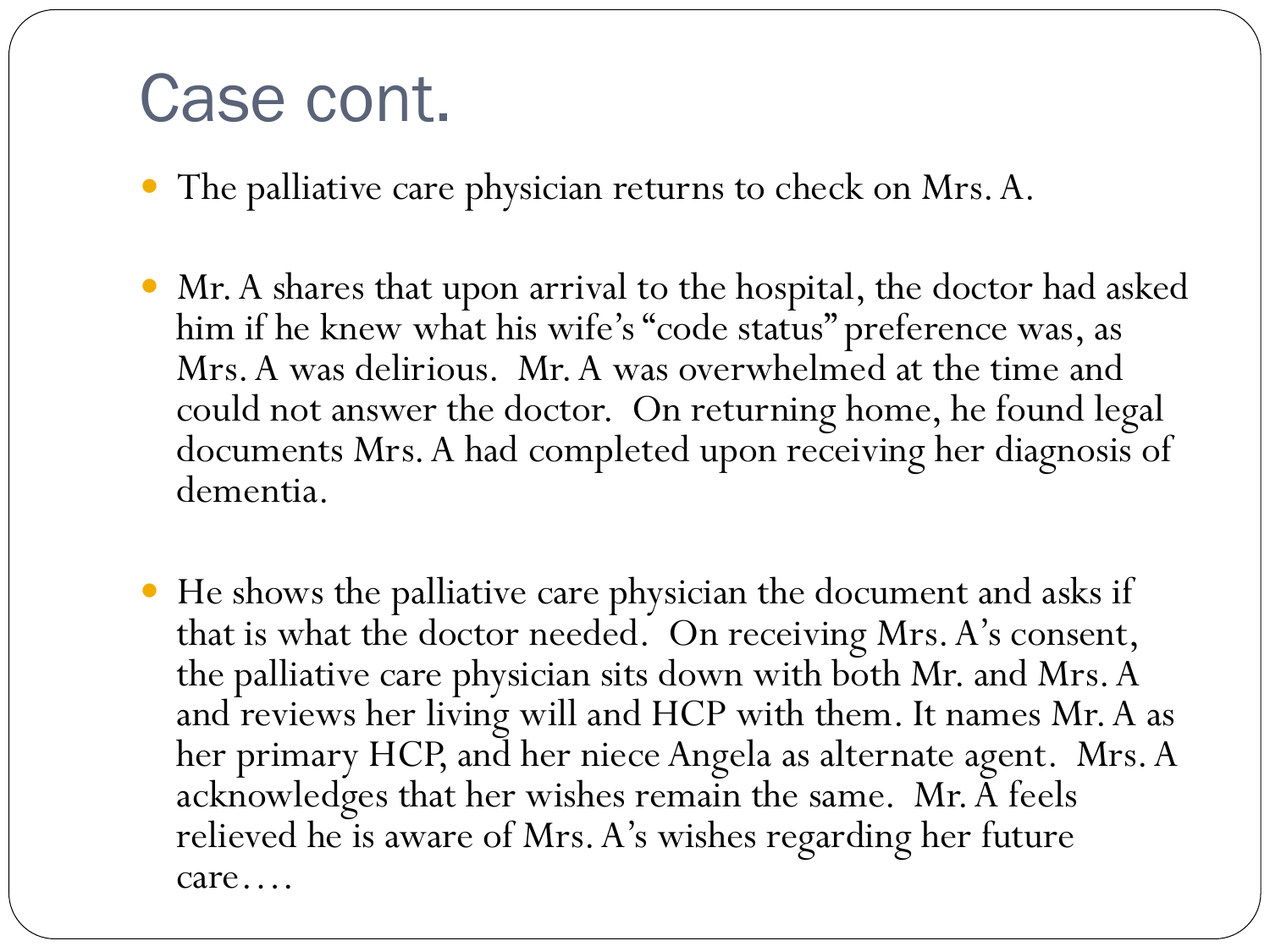### Resources

www.caringinfo.org

www.aarp.org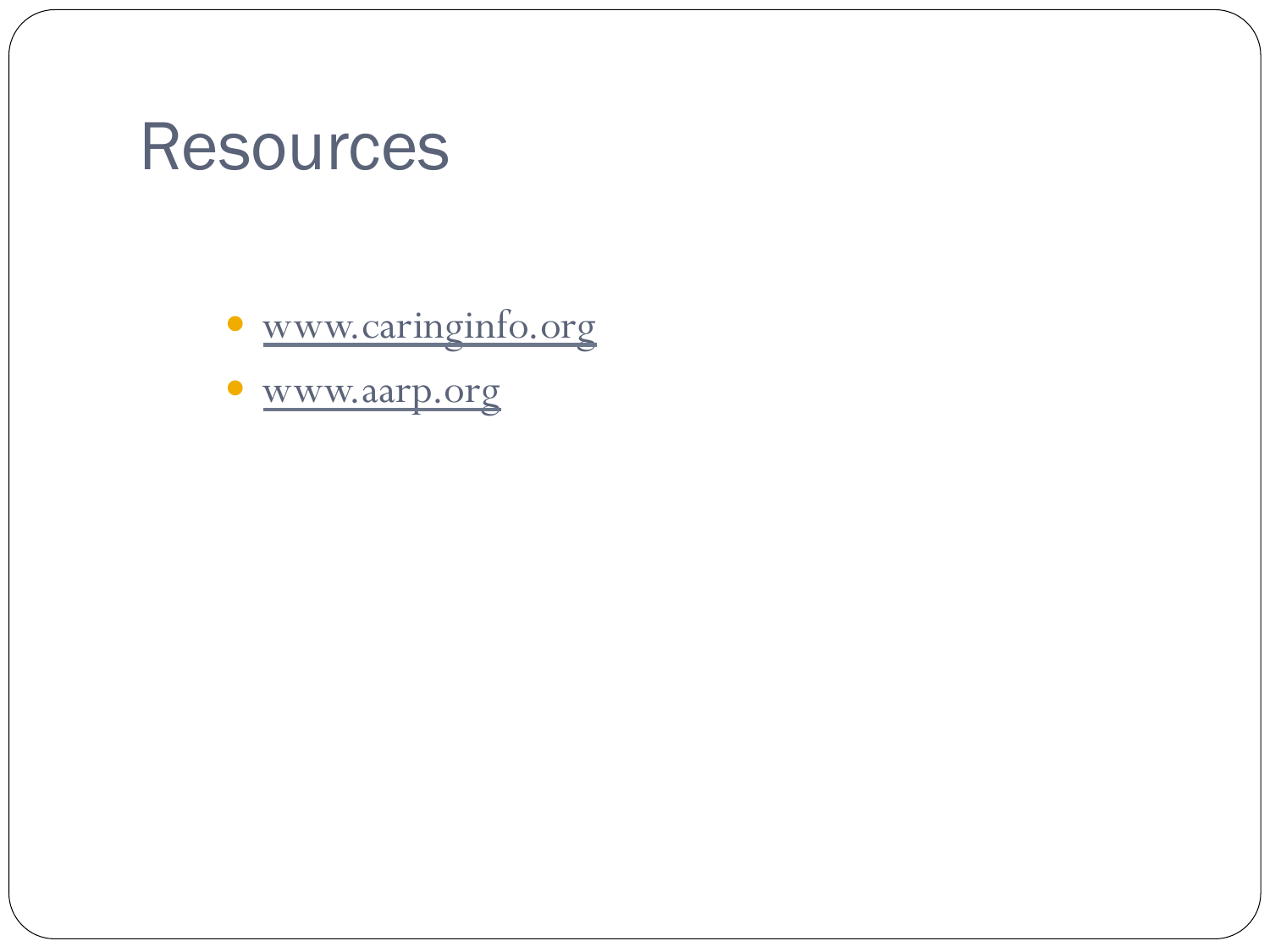## **Dementia**

- Approximately 5 million Americans are affected with dementia
- 1 in 3 older adults die with dementia
- Projections for 2025, estimate a 40% increase in older adults with Alzheimer's

Source: The Merck Manual of Geriatrics, www. alz.org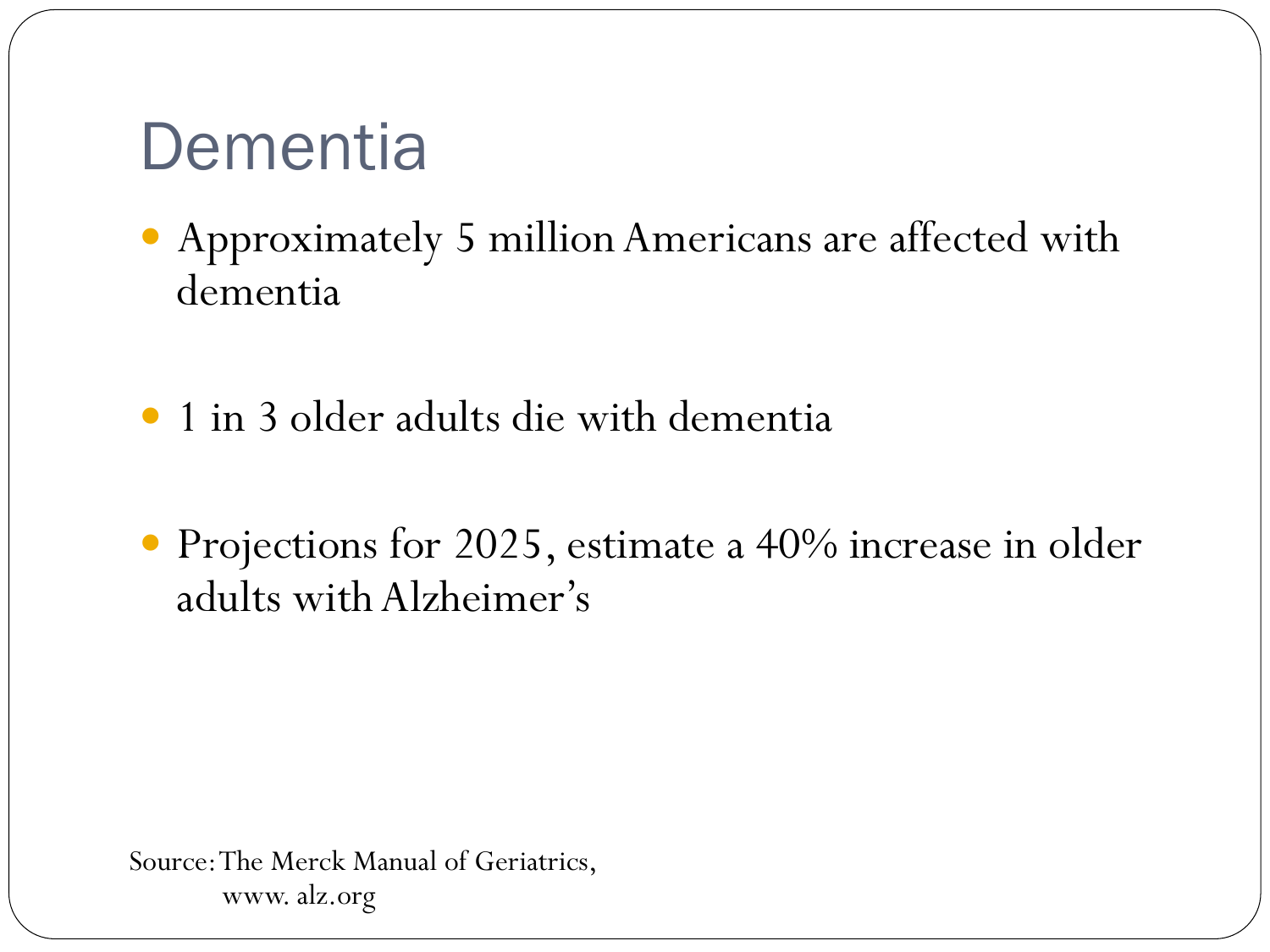## What is dementia?

- Dementia is an irreversible decline in one's mental abilities that **affects one's ability to carry out daily activities.**
- Caused by damage to brain cells that affects their ability to communicate, leading to deficits in more than just memory!

merckmanual.com ;Merck Manual Professionals ed. / Neurological Disorders, www.alz.org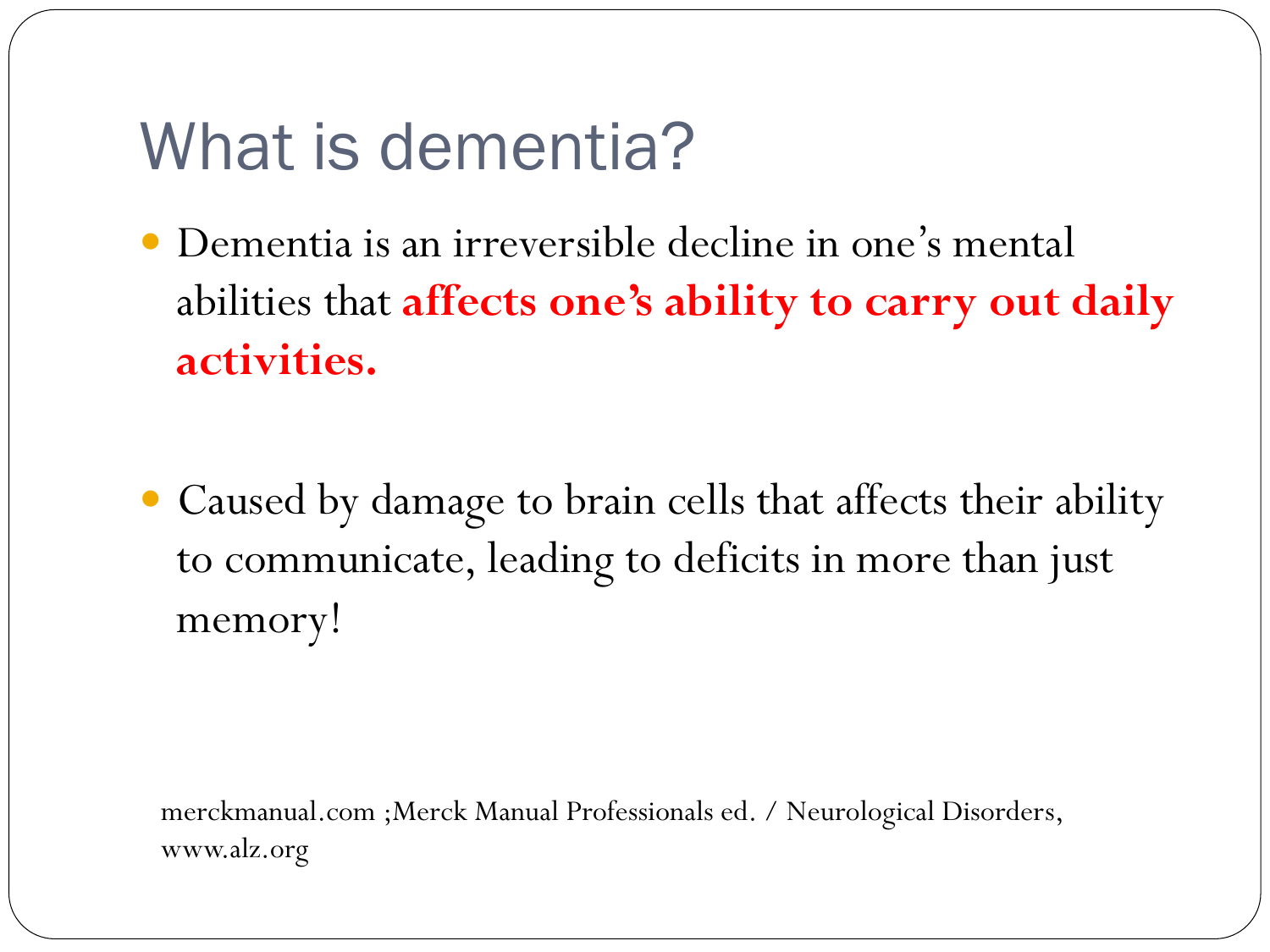## "Isn't it all just aging?"

 Age related memory decline occurs, but does not affect daily functioning.

Dementia is not a normal aging process!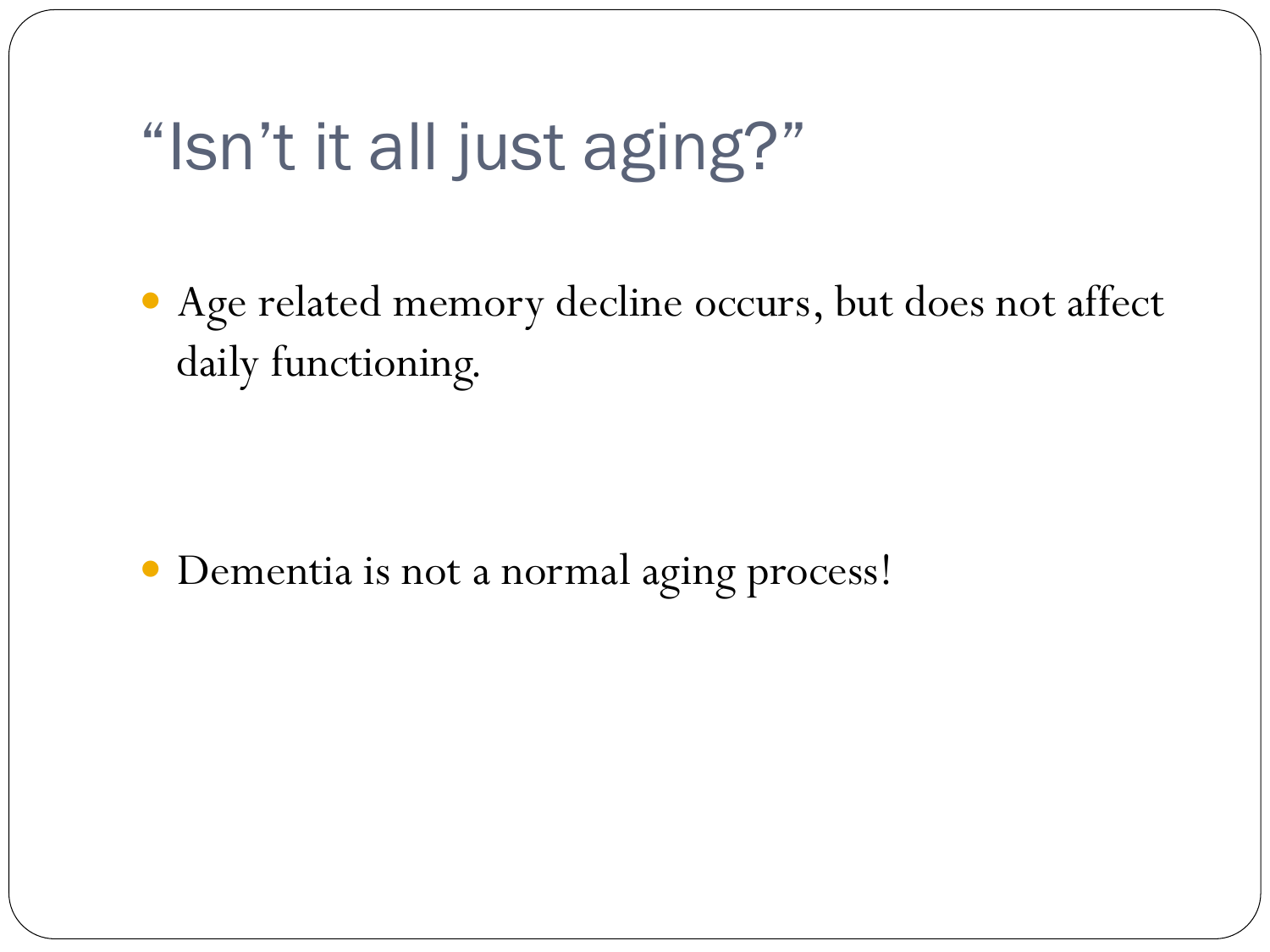### What is dementia?

- Can affect ….
	- *new information acquisition*
	- *visual spatial abilities*
	- *language*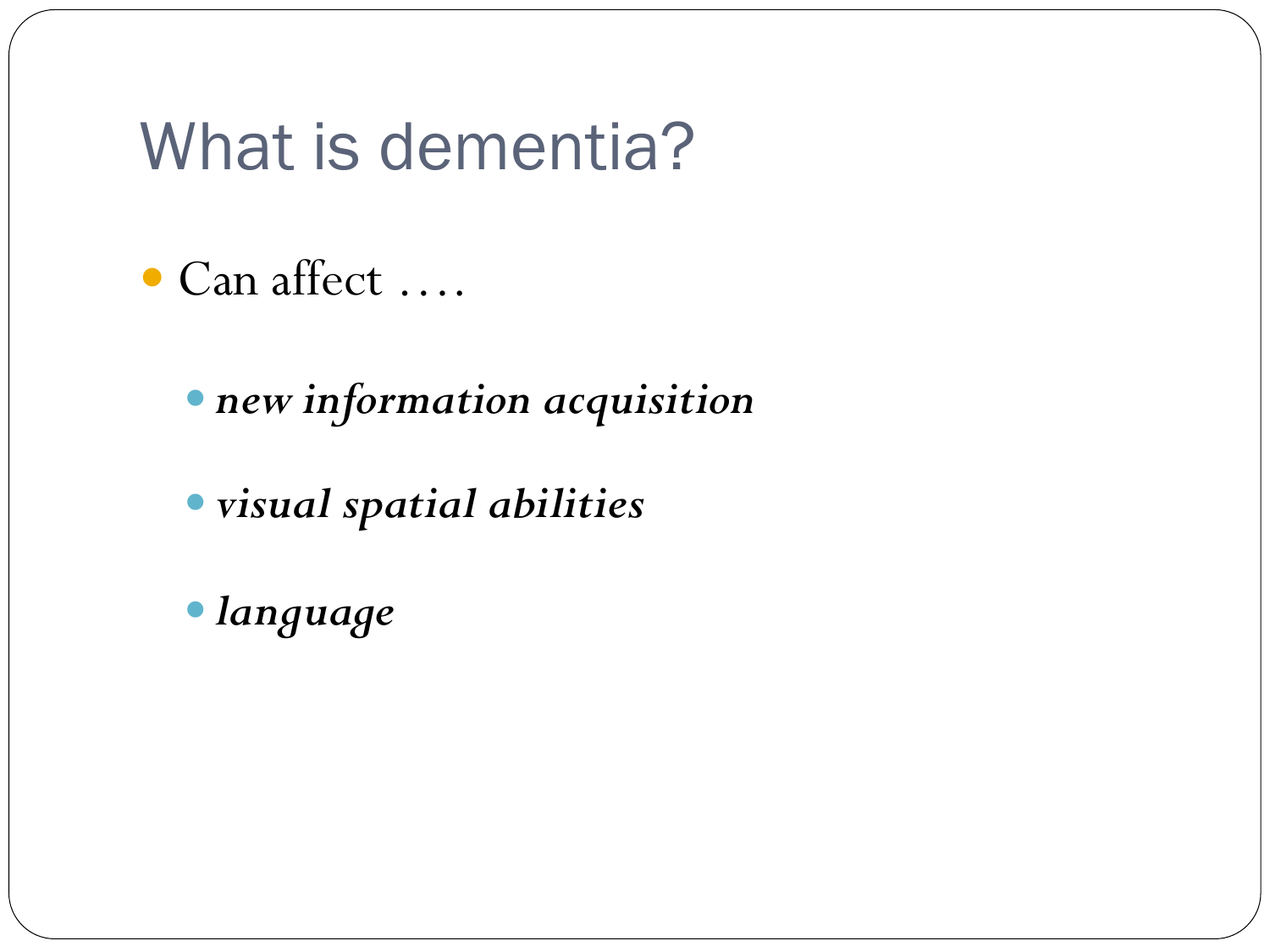#### Dementia can affect….

*reasoning and judgment* 

*personality & behavior* 

*orientation*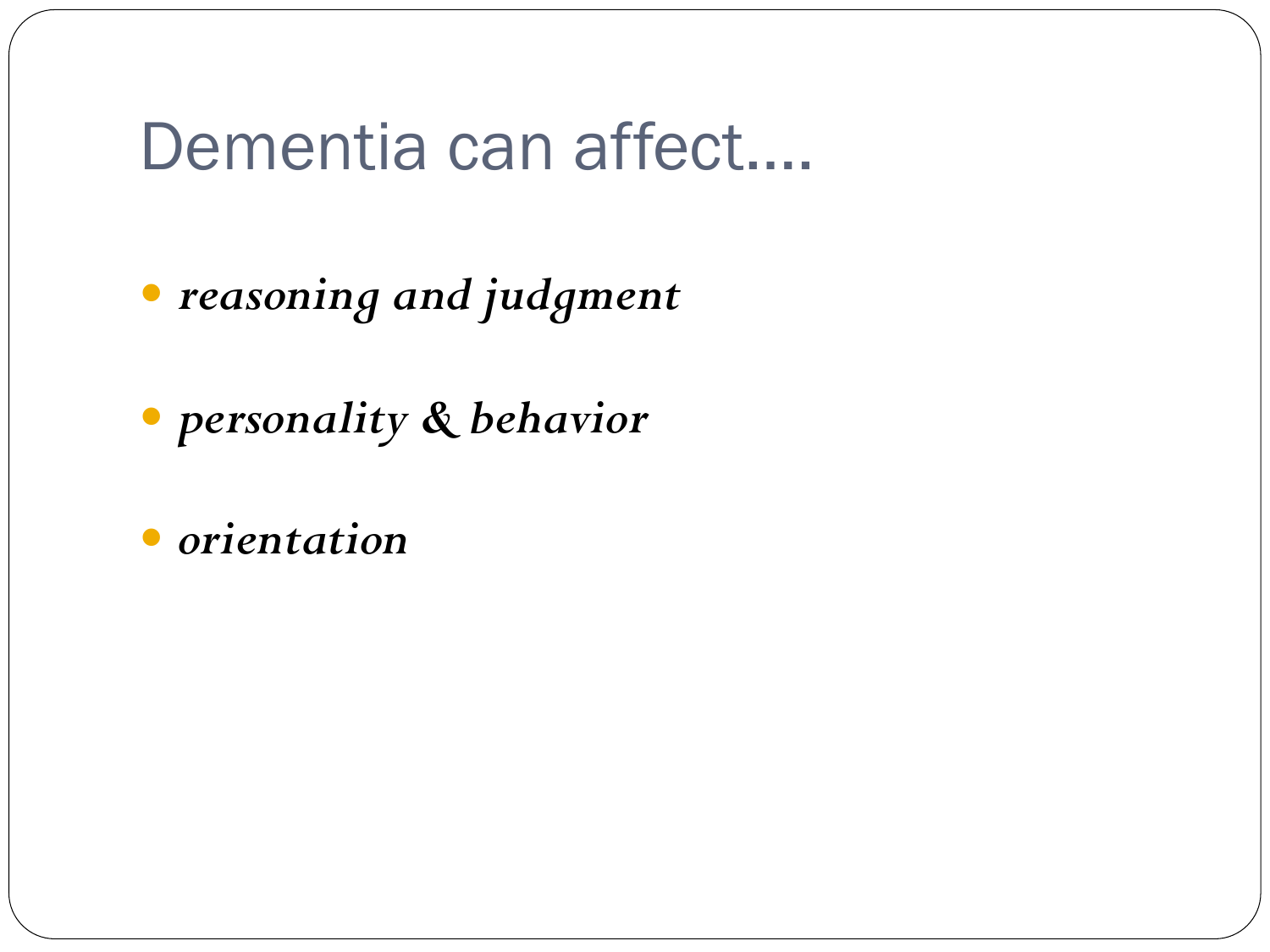## Examples of types of dementia

Alzheimer's (most common)

- Vascular
- Lewy Body
- Frontotemporal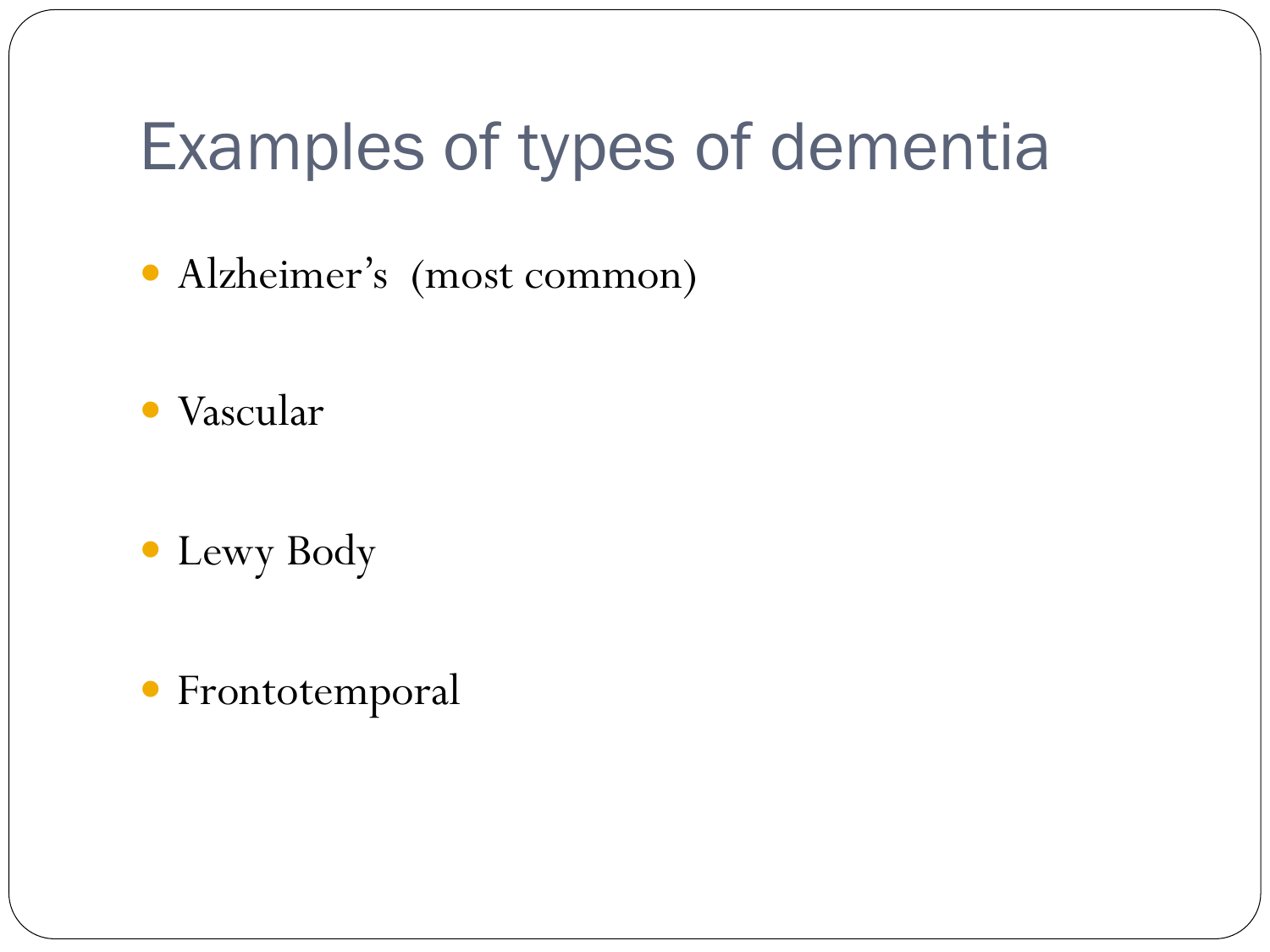### Prevention

- Maintain cardiovascular health
- Physical activity
- Mediterranean diet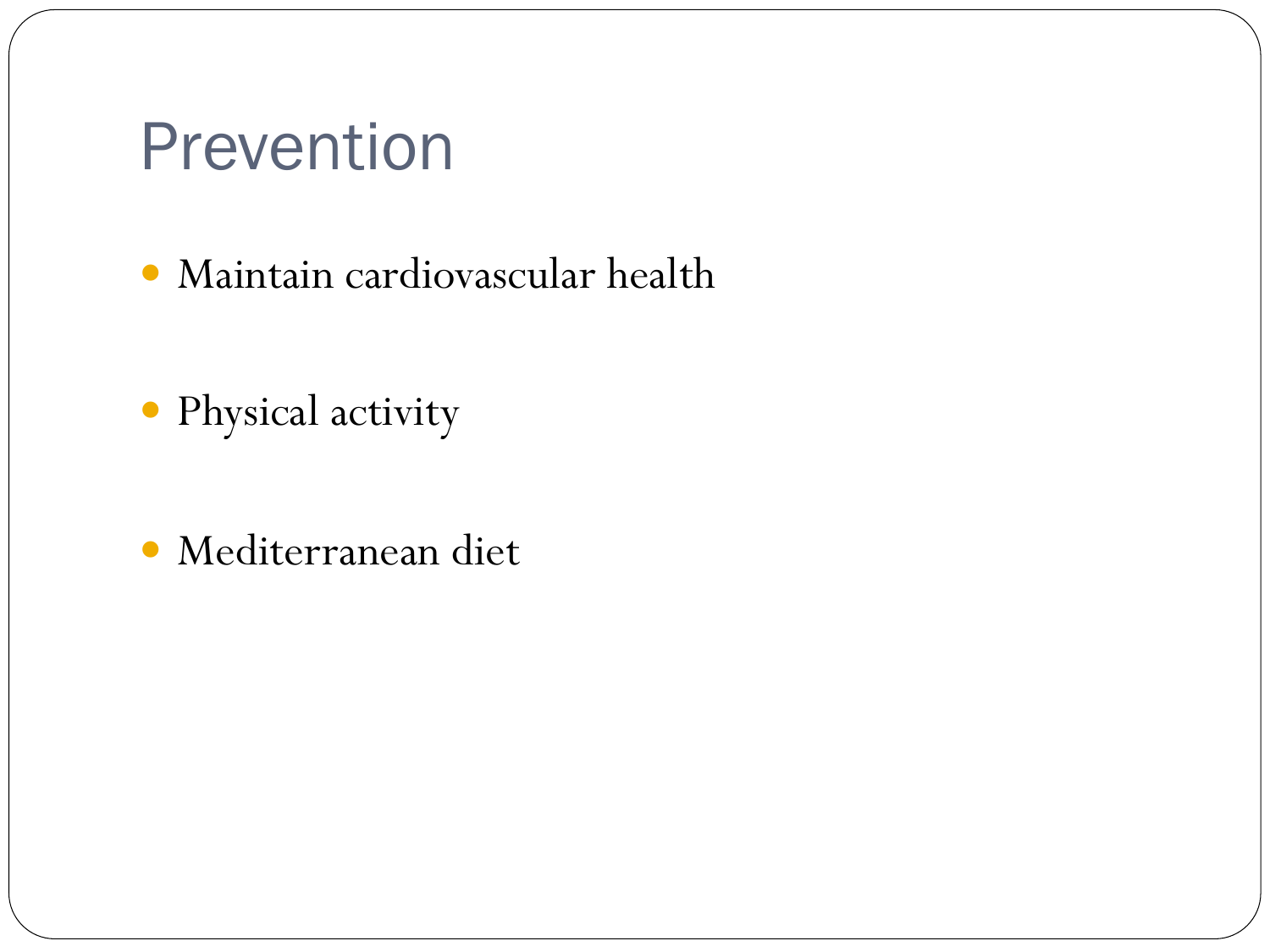### Get a checkup!

- Rule out reversible causes (vitamin deficiencies, thyroid dysfunction, structural brain disorders)
- History
- Examination including memory & mental testing.
- May include brain scan
- Laboratory testing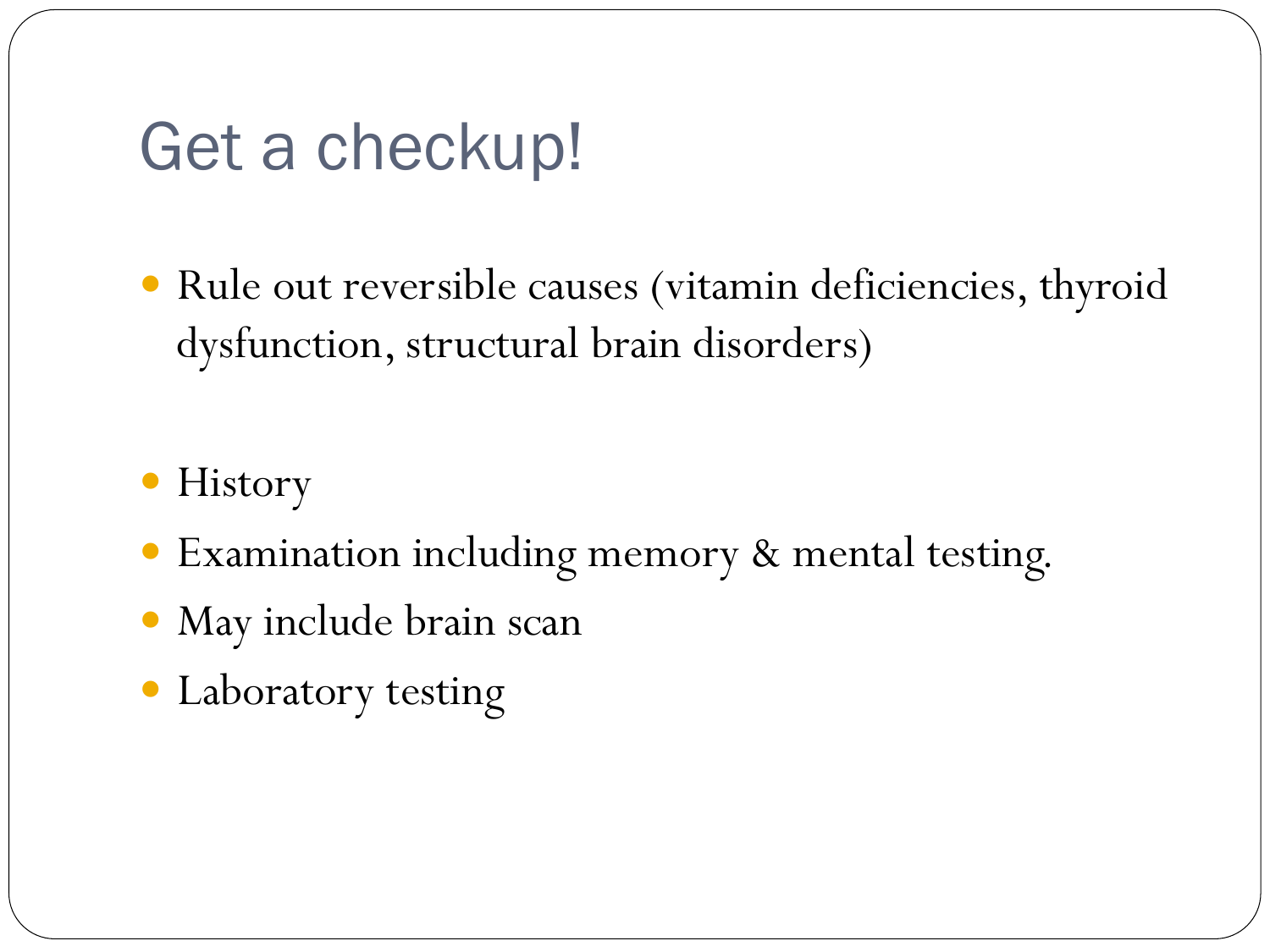## Get a checkup!

 Family doctor or general internist may refer you to a specialist for initial or further testing.

Geriatrician

- Neurologist
- Neuropsychiatrist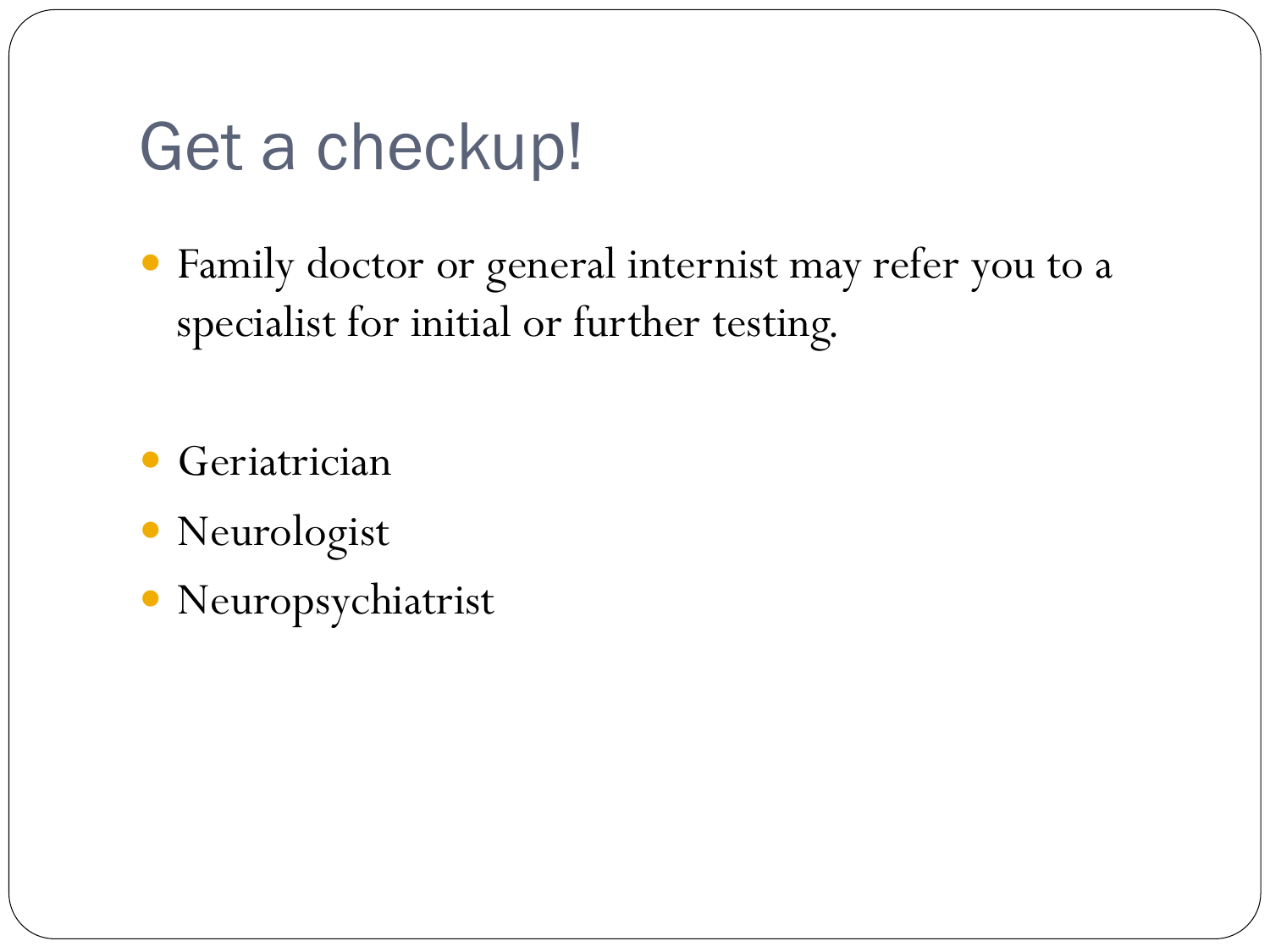## **Stages**

- Early lapses in recent memories, learning new information is challenging, difficulty with independent activities of daily living (paying bills), getting lost in familiar places, personality changes
- Middle lapses develop in older memories, difficulty recognizing family members & friends, challenges in basic activities of daily living (toileting, dressing), wandering, personality changes
- Late / End-stage assistance required for activities of daily living, swallowing issues, loss of language, increase risk for infections

merckmanual.com , Jin, J. Alzheimer Disease. JAMA 2015; 313(14):1488. Merck Manual Professionals ed. / Neurological Disorders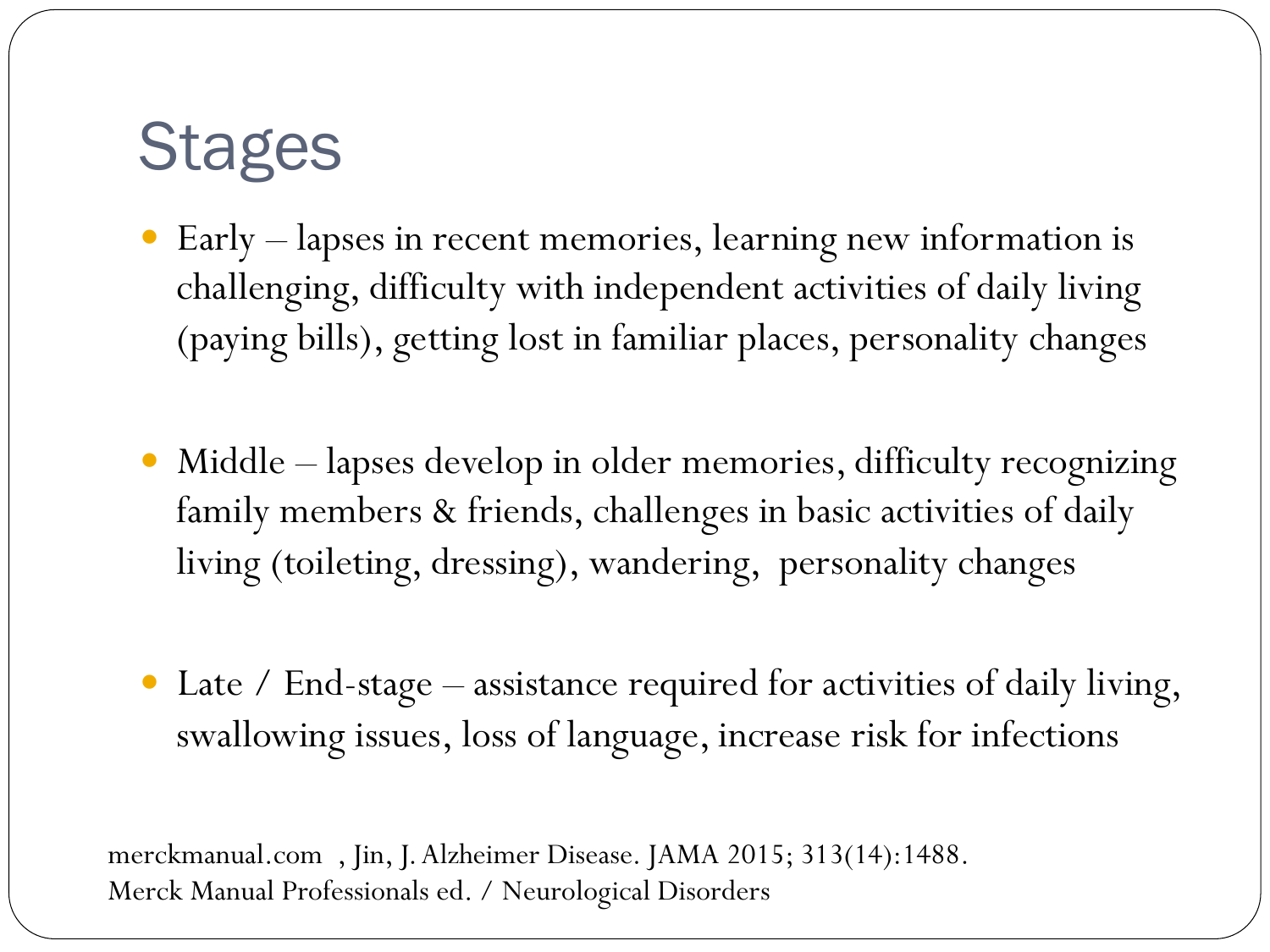## Patient and Caregiver Through the Stages….

#### *Early*

Patient: greatest importance lies in future planning (advance directives & financial), regular medical follow – ups, memory aids

Caregiver: supportive, assistance with chores, home safety measures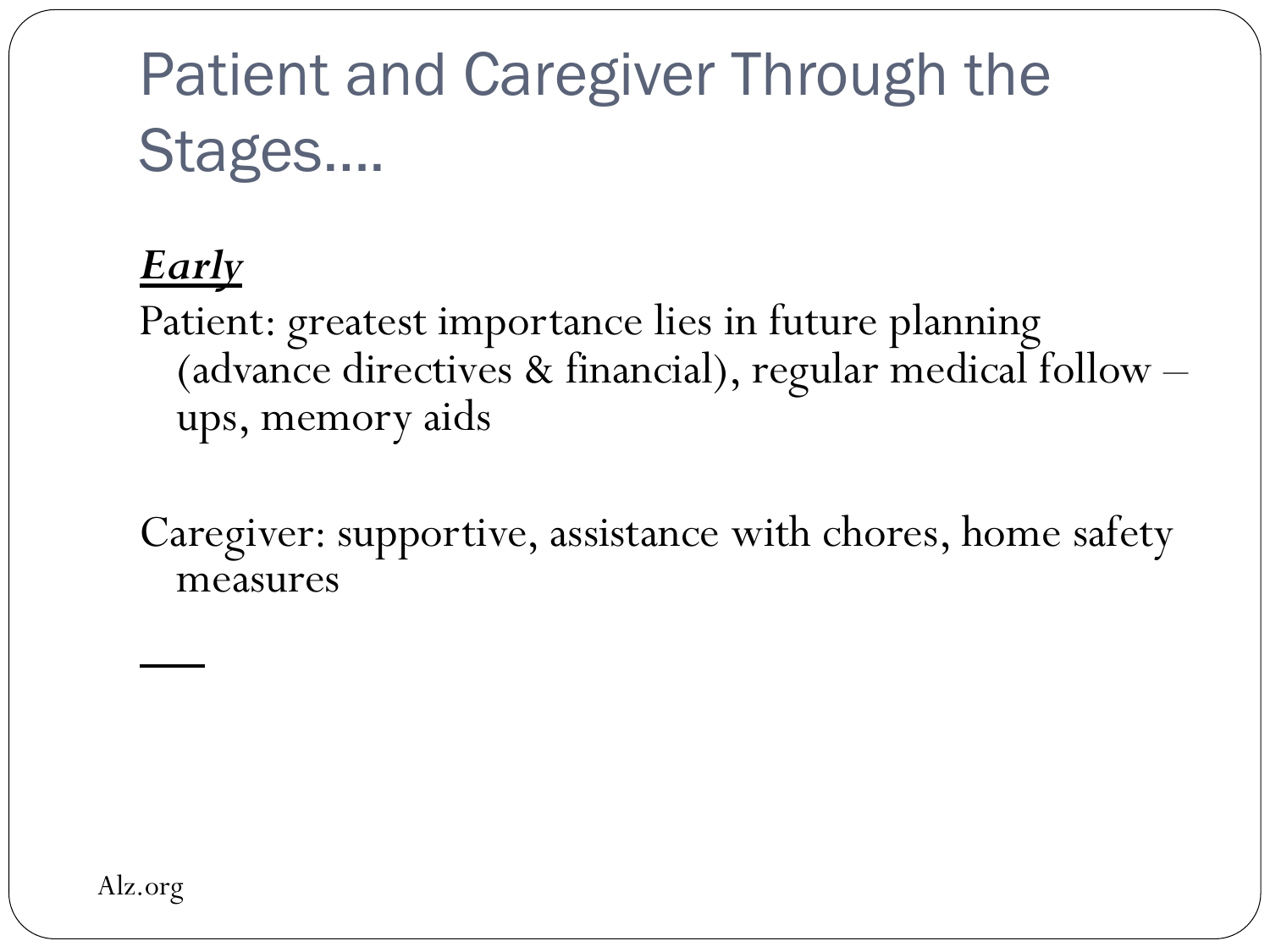## Through the Stages….

#### *Middle*

Patient: medical follow – up

Caregiver: safety aids (medical alert bracelet, home safety) seek out resources, support groups, and help from family, take time to formulate comprehensive medical care plans with doctor & learn about behavioral changes, routines become more important, take time to care for oneself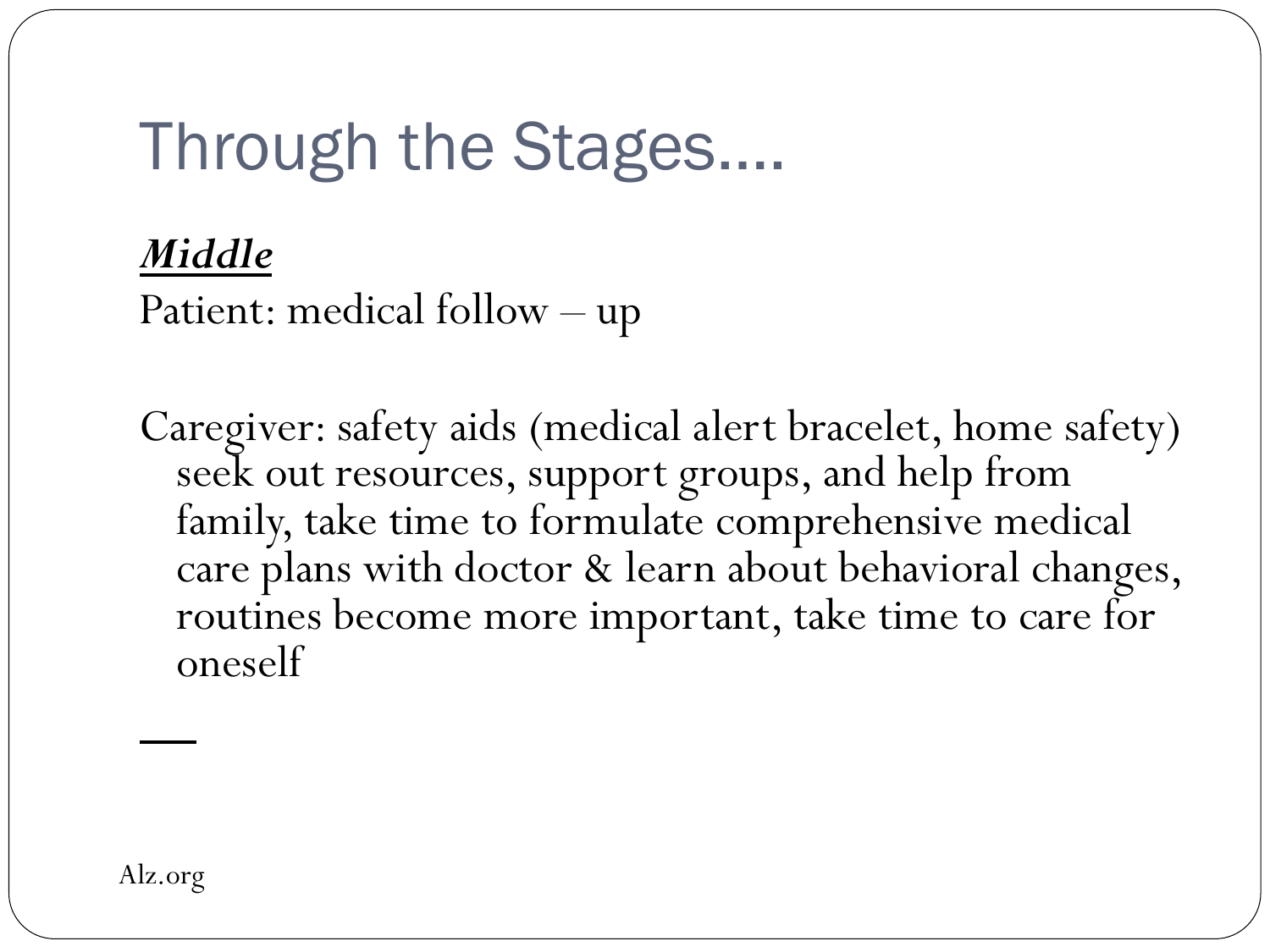## Through the Stages….

#### *Late*

Patient: focus on maintaining quality of life

Caregiver: care needs increase, may need to decide on location of care or increase resources for home care, ensure that advance directives have been reviewed and discussed with PMD, continue to follow up with support groups and take time to care for oneself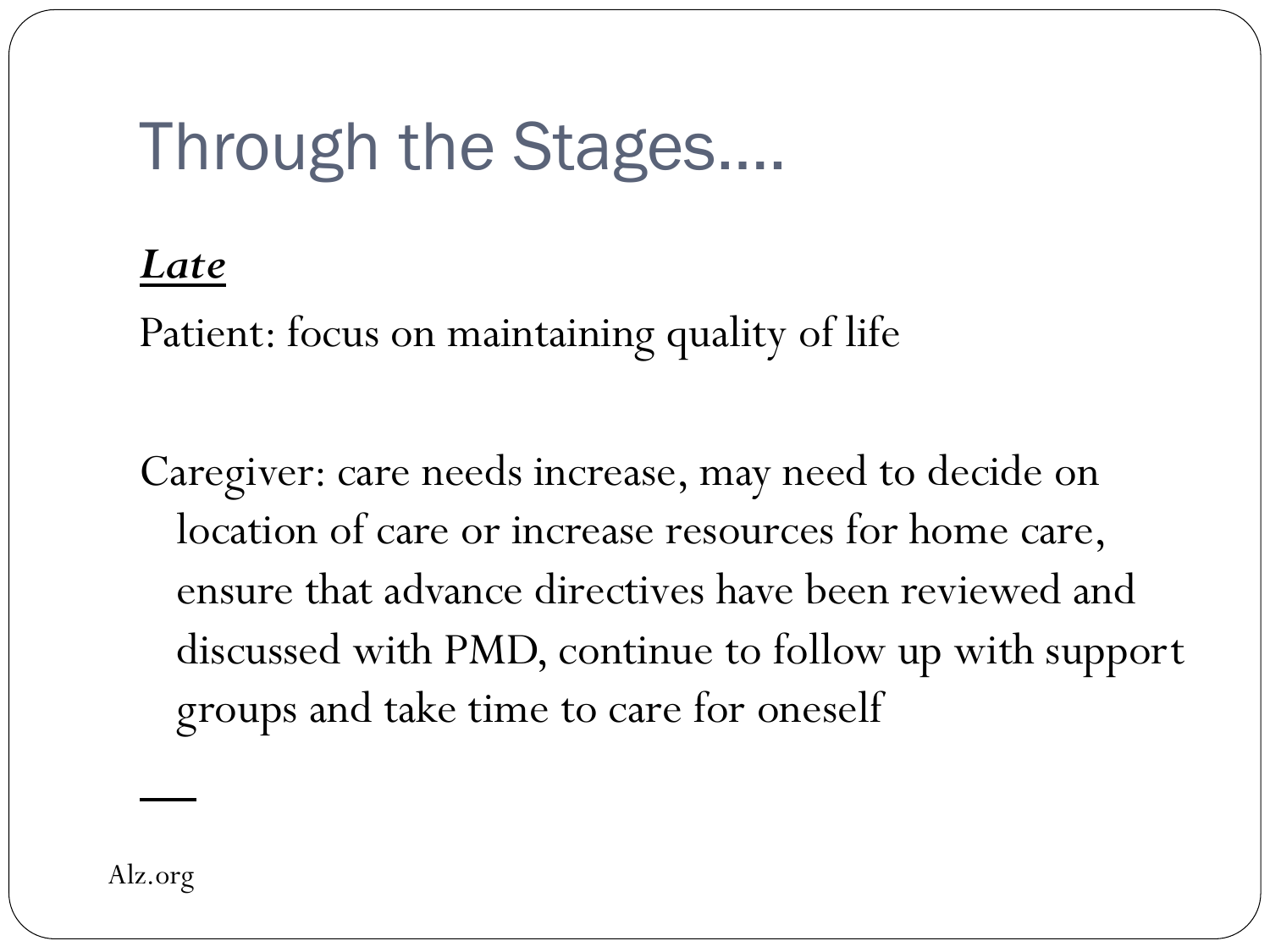## Management

- Early evaluation can help by ensuring support and future care.
- Two drug classes are FDA approved for Alzheimer's dementia. These drugs will not reverse or stop disease progression, but may stabilize symptom burden for a period of time.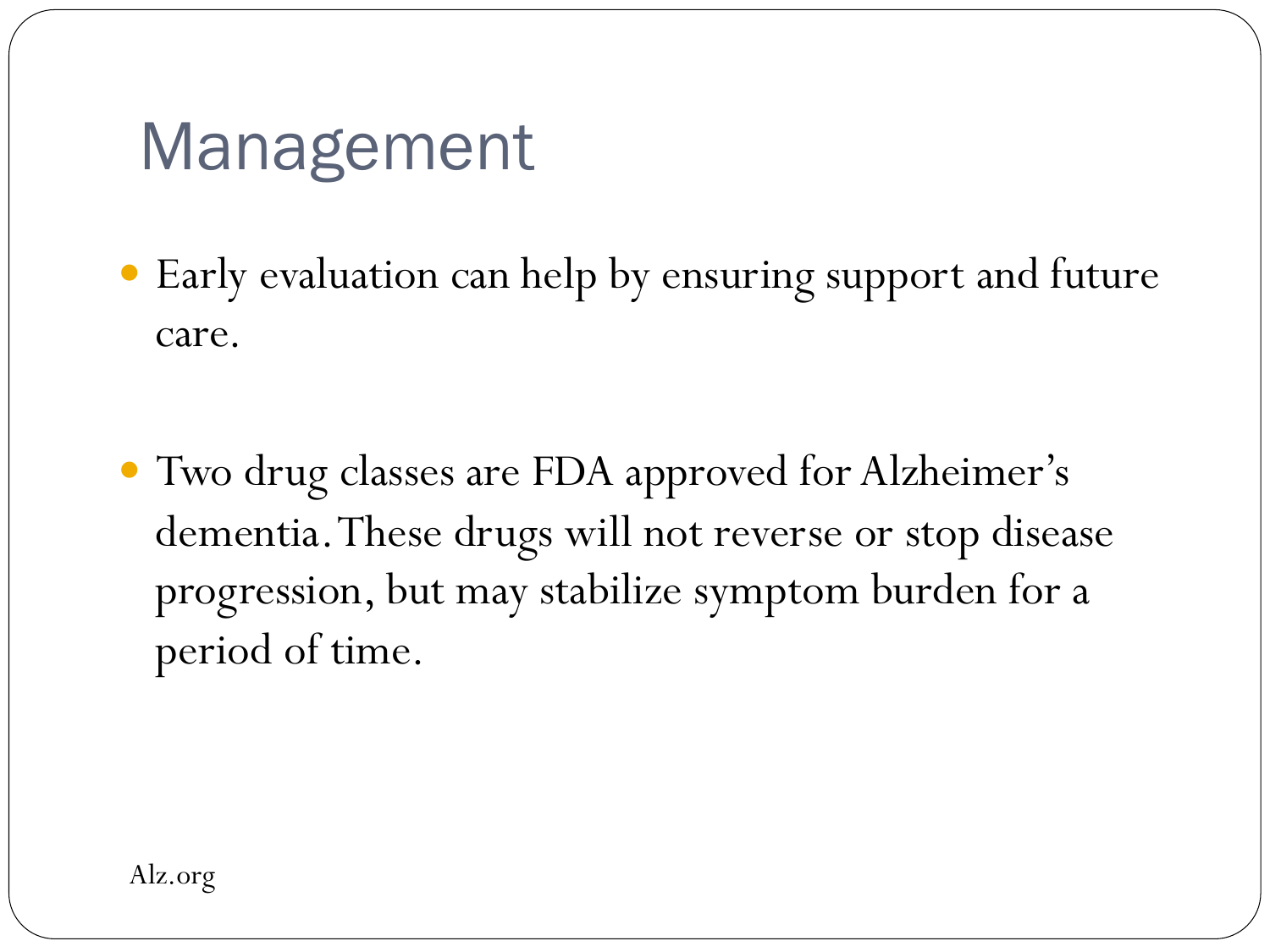### Future Directions

- Increase education and support to caregivers.
- Further progress in understanding brain function and dementia.
- Clinical trials underway for potential new drugs.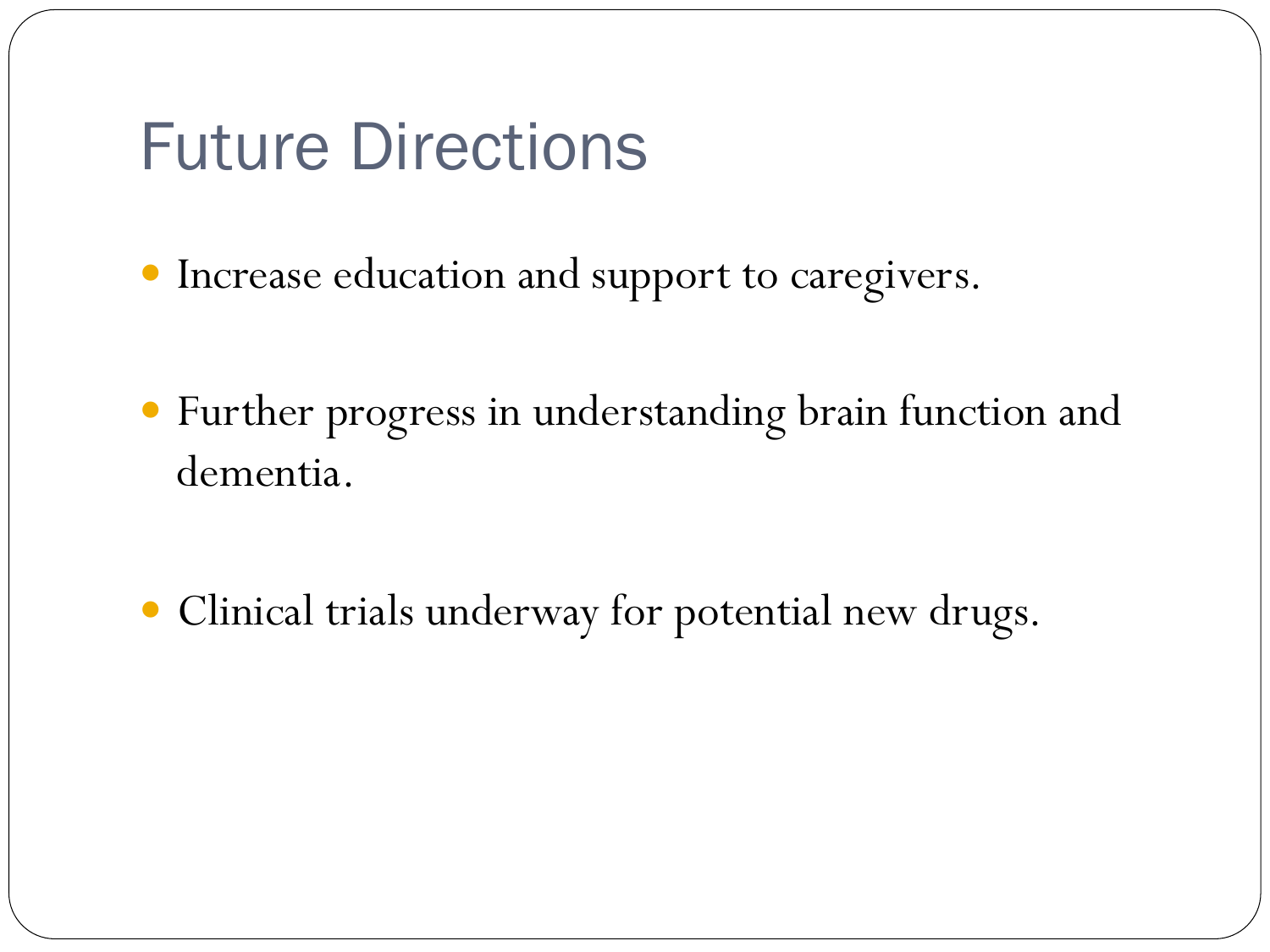## Case

- Mrs. A is scheduled to see the palliative care nurse in the outpatient palliative care practice for follow-up, after her rehabilitation stay. She is accompanied by Mr. A. They brought Mrs. A's living will and HCP documentation, and copies are made for her medical records.
- Mrs. A tells you she is feeling much better and denies pain. She no longer requires pain medicine, and she benefitted from her rehabilitation stay.
- Mr. A also reports feeling better since home care services have been implemented. His niece Angela also visits twice a week to drop off groceries and has been helping with light housekeeping.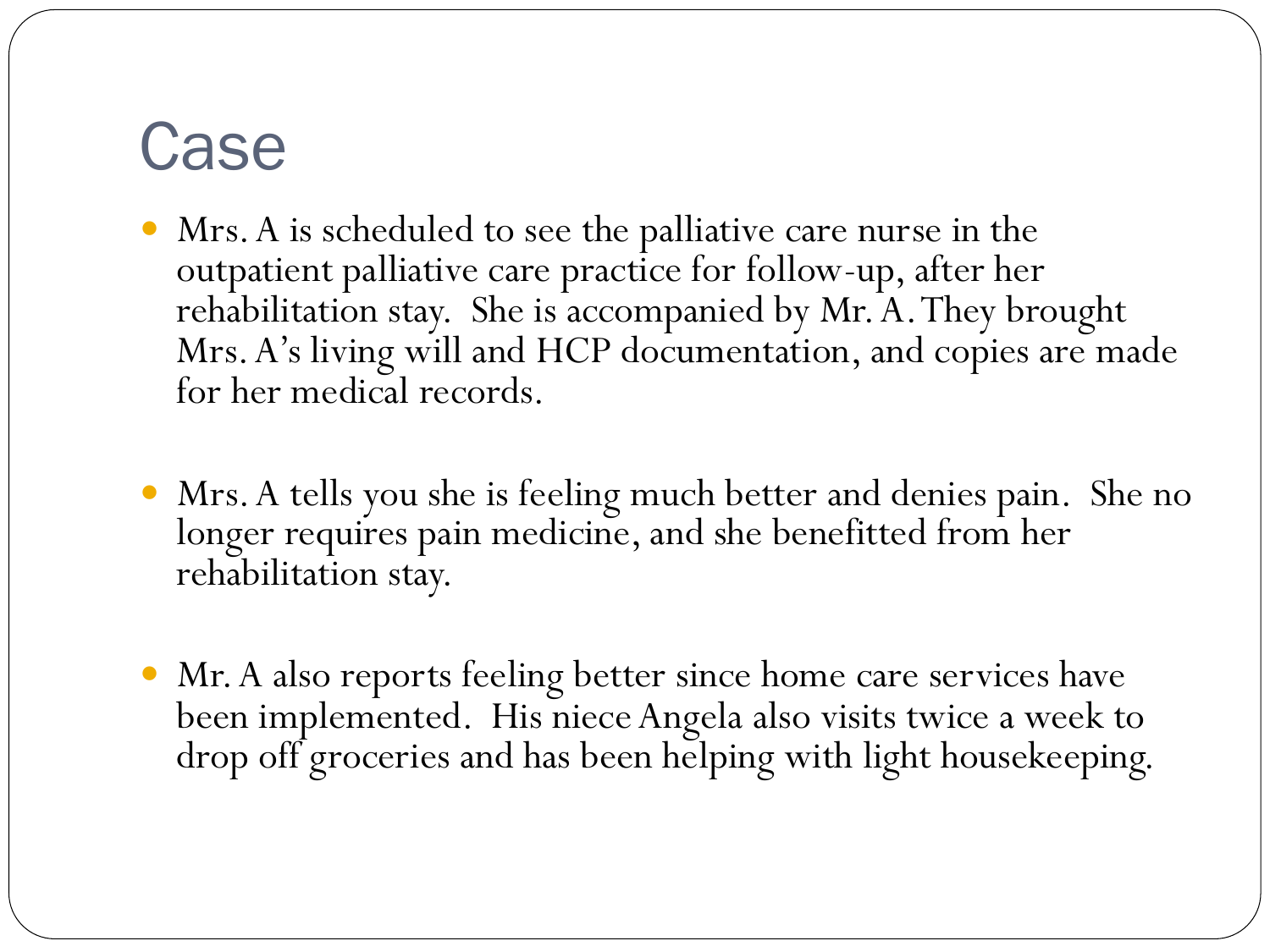### **Resources**

- www.alz.org
- www.alzheimers.gov
- **www.nia.nih.gov/alzheimers**